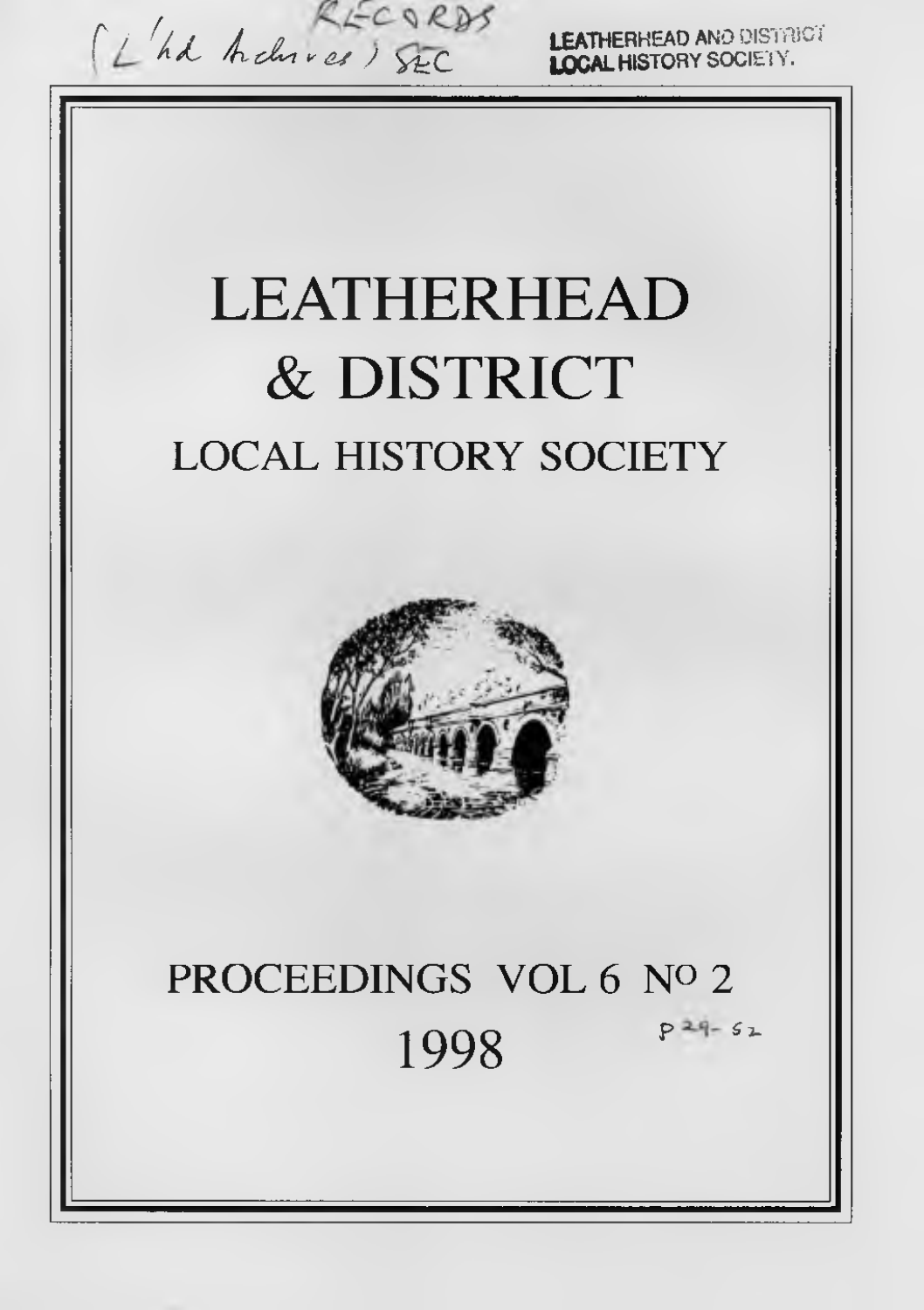## **SECRETARIAL NOTES**

The following Lectures and Visits were arranged during 1998:

| January 16th   | Lecture: 'The Privy Garden of William III at Hampton Court', by Anthony<br>Boulding.                                          |
|----------------|-------------------------------------------------------------------------------------------------------------------------------|
| February 20th  | Lecture: 'Surrey Defences against Hitler', by Chris Shepheard.                                                                |
| March 20th     | Lecture: 'The History of London's Docklands', by Lesley Broster.                                                              |
| April 17th     | The 51st Annual General Meeting, followed by a talk on 'Parry Thomas, Babs,<br>and the Land Speed Record', by Gordon Knowles. |
| May 15th       | Lecture: 'The History of <i>H.M.S. Warrior'</i> by Richard Muir.                                                              |
| June 4th       | Visit to the Privy Garden, Hampton Court, organised by Linda Heath.                                                           |
| July 11th      | Visit to London's Docklands, led by Lesley Broster.                                                                           |
| August 5th     | Visit to Shere, led by Elizabeth Rich, Curator of the Shere Museum.                                                           |
| September 5th  | Visit, with the Surrey Archaeological Society, to Portsmouth Flagship Trust,<br>organised by Alan Gillies.                    |
| September 18th | Lecture: 'The Houses of Nonsuch', by Gerald Smith.                                                                            |
| October 16th   | Dallaway Lecture: 'The Archaeology of the Thames' by Mike Webber.                                                             |
| November 20th  | Lecture: 'Damnable Inventions—paper and gunpowder making in the<br>Sittingbourne Valley', by Professor Alan Crocker.          |
| December 18th  | 'Christmas Miscellany', organised by Gordon Knowles.                                                                          |

No. 1 of Volume 6 of the *Proceedings* was issued in February 1998.

## **FIFTY-FIRST ANNUAL GENERAL MEETING**

*Held at the Lethered Institute, 17 April 1998*

The Report of the Executive Committee and the Accounts for the year 1997 were adopted. The Committee elected to serve until the next AGM and the Officers of the Society are shown below.

## **OFFICERS AND COMMITTEE FOR THE YEAR 1998-9**

| DR DEREK RENN, C.B.E., F.S.A. |
|-------------------------------|
| <b>STEPHEN FORTESCUE</b>      |
| LINDA HEATH                   |
| PETER TARPLEE                 |
| <b>THELMA LUCAS</b>           |
| <b>JACK BARKER</b>            |
| PETER STARLING                |
| <b>JACK STUTTARD</b>          |
| Vacant                        |
| <b>JOHN BULL</b>              |
| DRUSILLA ATTWOOD (Part Year)  |
| ERNEST CROSSLAND, I.S.O.      |
| <b>GORDON KNOWLES</b>         |
| <b>GWEN HOAD</b>              |
| <b>BRIAN GODFREY</b>          |
| DR BARRY COX                  |
| ANTHONY GORDON                |
|                               |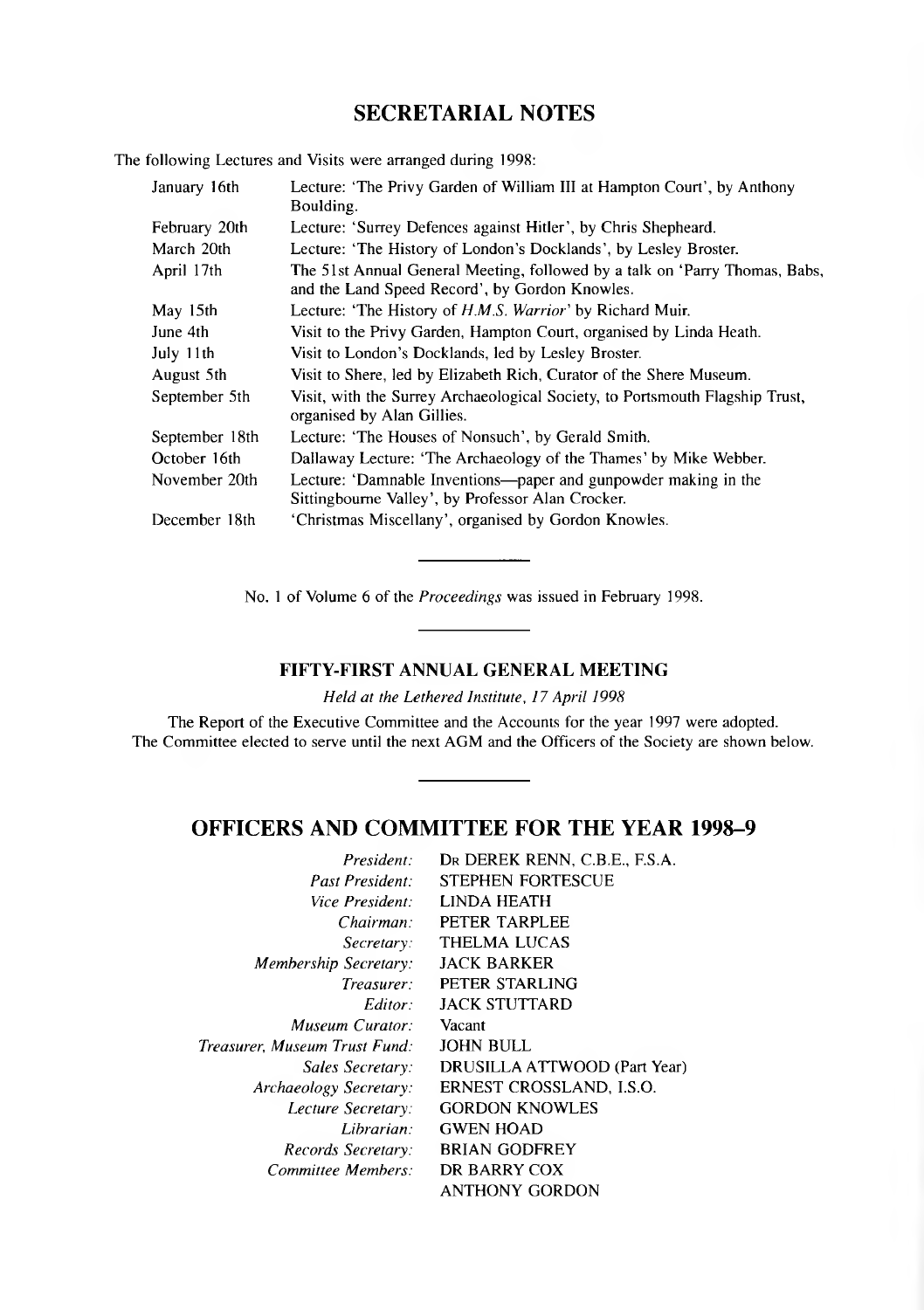# **Leatherhead and District Local History Society PROCEEDINGS**

## **Vol. 6, No. 2**

## **1998**

## **CONTENTS**

*Page*

| Occasional Notes                                                                                                                                           |             |  |
|------------------------------------------------------------------------------------------------------------------------------------------------------------|-------------|--|
| History of Fetcham. P. A. Tarplee                                                                                                                          | 30          |  |
| Prom Concerts in Leatherhead a century ago. J. C. Stuttard                                                                                                 | 30          |  |
| Leatherhead Horticultural Society at Elm Bank House, 1898. J. C. Stuttard                                                                                  | 30          |  |
| The Long House, Ashtead. J. R. Clube                                                                                                                       | 33          |  |
| The Old Pipe Organs of Leatherhead Parish Church. Linda Heath                                                                                              | 37          |  |
| The Manor of Ashtead: I. 1066–1189. H. J. Davies<br>$\ddotsc$                                                                                              | 41          |  |
| Leatherhead's Railway Stations. H. G. Knowles                                                                                                              | 46          |  |
| <b>Illustrations</b>                                                                                                                                       | Page        |  |
| History of Fetcham: Contributors<br>and the contract of the contract of                                                                                    | 31          |  |
| Elm Bank House, seen from Thorncroft Bridge, c. 1905                                                                                                       |             |  |
| The Long House, Ashtead, main entrance<br>$\ddot{\phantom{a}}$<br>$\ddotsc$<br>$\ddotsc$                                                                   | 34          |  |
| Back of the Long House, facing Leatherhead<br>$\ddotsc$<br>$\ddotsc$<br>$\ddot{\phantom{1}}$                                                               | 34          |  |
| Herman Klinker, with cattle<br>the control of the control of<br>$\sim$ $ \sim$ $ \sim$<br>$\ddot{\phantom{0}}$                                             | 35          |  |
| Haymaking on Herman Klinker's land<br>and the state of the state<br>$\ddot{\phantom{0}}$<br>$\ddot{\phantom{1}}$                                           | 35          |  |
| Wooden and metal pipes of the 18th century organ<br>. .<br>. .                                                                                             | 38          |  |
| Keyboard of the organ installed in 1843<br>and the state<br>$\sim$ $\sim$<br>$\ddot{\phantom{1}}$                                                          | 38          |  |
| The L&SWR Station, with a Southern Railway tank locomotive, 1924                                                                                           | 46          |  |
| Old canopy of the Leatherhead Station, 1964                                                                                                                | 49          |  |
| Station approach in the 1970's                                                                                                                             | 50          |  |
| Leatherhead Station today<br>$\sim$ $\sim$<br>$\mathbf{r}=\mathbf{r}$ .<br>$\ddotsc$<br>$\epsilon \rightarrow$<br>$\mathbf{r}=\mathbf{r}$<br>$\sim$<br>. . | 51          |  |
| History of Fetcham<br>$\sim$ $\sim$<br>$\ddotsc$<br>$\ddotsc$<br>$\mathbf{r} = \mathbf{r}$ .<br>$\ddotsc$                                                  | on cover iv |  |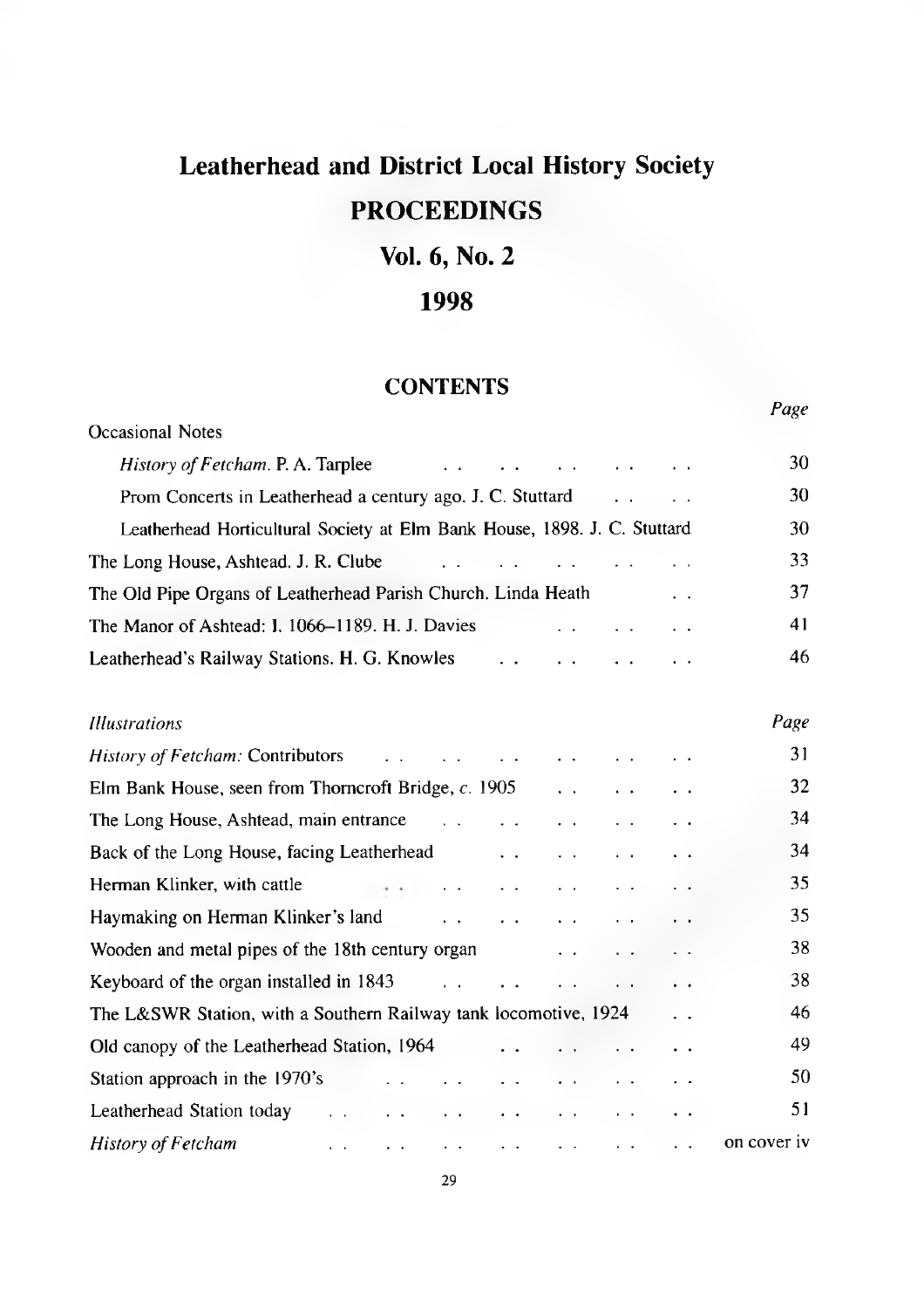## **OCCASIONAL NOTES**

#### **HISTORY OF FETCHAM**

This book, published in October 1998, is the only available history of Fetcham and is similar in content and style to those published in the last few years on Leatherhead and Ashtead. It covers the history of Fetcham from pre-historic times to the present day, with the most detailed sections on the 19th and 20th centuries. In addition, there are separate chapters on Fetcham Parish Church, the growth of population through the ages, schools and sporting activities; a final chapter looks at the old houses, cottages and farms in and around the village. The contributors were specialists in their fields and the book was edited by Jack Stuttard. As many as thirty-seven half-tone photographs illustrate the text which is well printed. The handsome cover, including a fine colour photograph of the parish church, adds to the attraction of the book.

Many articles in the *Proceedings,* especially those by the late John Lewame, were used in the compilation of the book, but a wide circle of libraries and learned societies had also to be consulted. No book of this kind can include references to all available source material and it is hoped that the present publication will be a stimulus to further work on Fetcham.

The *History of Fetcham* was launched at a reception held in the Fetcham Village Hall on 30th October. This was attended by many members of the History Society and by representatives of local Schools, Societies and Associations.

PETER TARPLEE.

#### **PROM CONCERTS IN LEATHERHEAD A CENTURY AGO**

A series of Prom Concerts was held at a number of Leatherhead's houses in the summer of 1898, perhaps following London's example started a few years before. Between June and September of that year the owners of Cherkley Court, Downside, The Priory and The Red House held open-air concerts in their gardens which proved to be very popular. Music and dancing were enjoyed by all who attended. Electric lighting, rare at this time, was a special attraction at Cherkley Court and The Red House and, according to the local papers, was 'much appreciated' by the visitors to these houses.

J. C STUTTARD

#### **LEATHERHEAD HORTICULTURAL SOCIETY AT ELM BANK HOUSE, 1898**

<span id="page-3-0"></span>Elm Bank House, close to the parish church and the home of the Rickards family, opened its gardens to the Leatherhead Horticultural Society in July 1898. According to the local press, the flowers and vegetables were exhibited in two marquees inside which were also a number of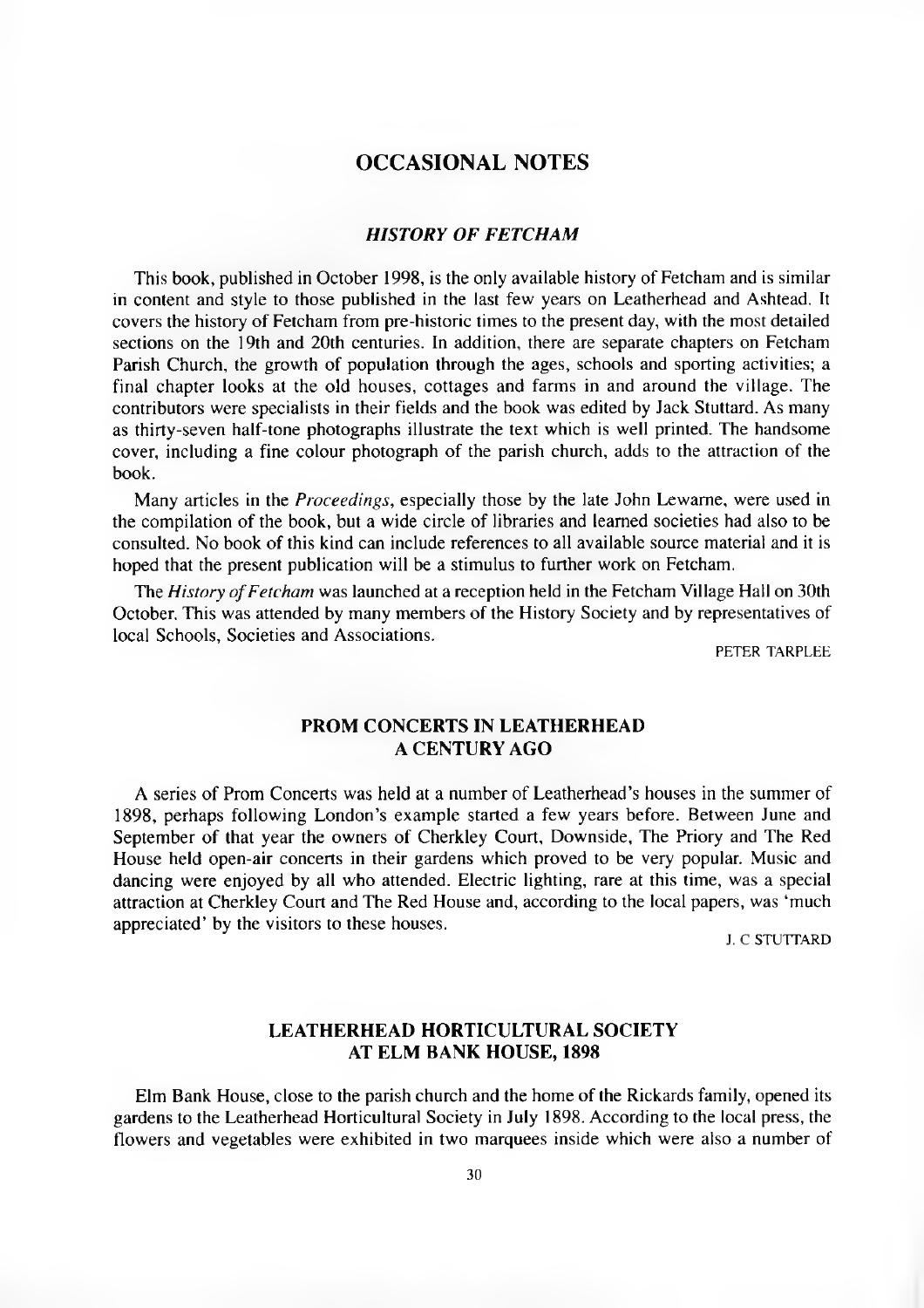

## **HISTORY OF FETCHAM: CONTRIBUTORS.** *BACK ROW:* ERNEST CROSSLAND; PETER TARPLEE; EDRED TIMS. *FRONT ROW:* GEOFF HAYWARD; JACK STUTTARD; ALAN POOLEY.



### *LEFT:* ALAN GILLIES, CONTRIBUTOR.

*RIGHT:* JACK STUTTARD, EDITOR, SIGNING *HISTORY OF* **FETCHAM COPIES AT** THE BOOK-LAUNCH IN FETCHAM VILLAGE HALL ON 30 OCTOBER 1998.

THE LATE JOHN METTAM WAS ALSO A CONTRIBUTOR.

Photographs by Gwen Hoad.

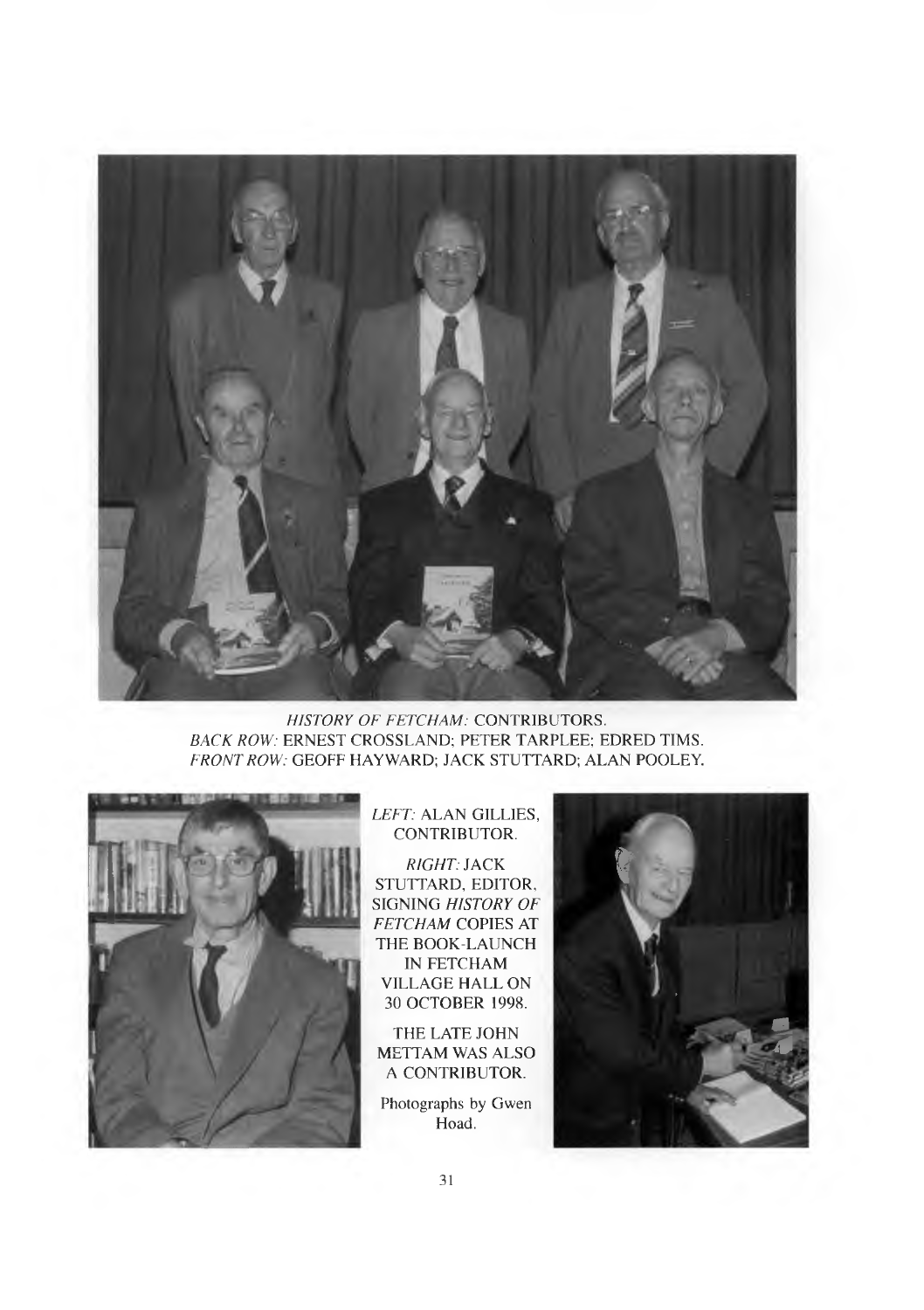

ELM BANK HOUSE, SEEN FROM THORNCROFT BRIDGE, *c.* 1905. The house was demolished in 1924

decorated bicycles, owned by Maggie Utterton, daughter of the Vicar, Mable Budd of Vale Lodge and Nigel Tritton of The Priory. At the end of the day there was dancing on the lawns to music by the Leatherhead Town Band.

J. C STUTTARD

*Erratum: Proc LDLHS* 6(1), 1997: Under 'Secretarial Notes' add 'April 19th: Visit, with the Surrey Archaeological Society, to Oak Pollards on Ashtead Common. Arranged by Alan Gillies.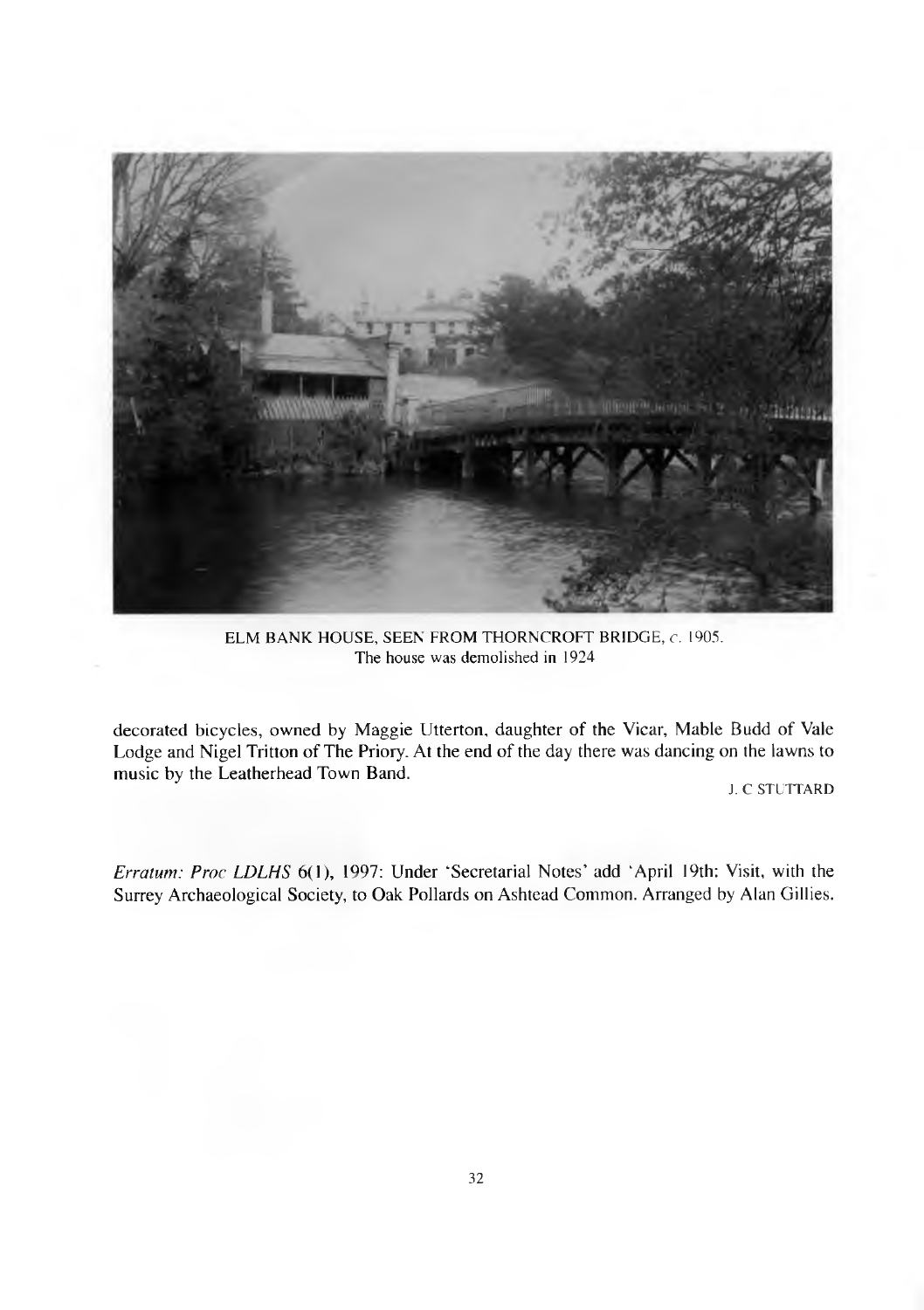#### **THE LONG HOUSE, ASHTEAD**

### By J. R. CLUBE

 $\prod_{i=1}^{n}$  1994 the Society came into possession of an album containing family photographs<br>taken in 1902 at the Long House, a large Victorian house in Ermyn Way, Ashtead. This<br>house since extended still stands: for pear taken in 1902 at the Long House, a large Victorian house in Ermyn Way, Ashtead. This house, since extended, still stands: for nearly fifty years it was the 'Frederick Milner House' for ex-servicemen and is today a retirement home named simply 'Milner House'.

The owner of the album was Eleanor, Nanetta Klinker, bom 1881, who was living at the house with her parents Hermann Klinker and his wife Eleanor, Naim Klinker nee Allison. Nanetta left it to her daughter Marguerite, Naim-Allison, together with a diary. Her daughter passed the album to the Society.

Hermann Klinker had come to England from Germany in the 1870s living first in Dulwich. However, the family were living in Knightsbridge at the time of leasing the Long House. The diary shows that the Klinkers looked over the house on the morning of 9 March 1901— 'the name will have to be changed of course', they invited Mr Osenton the Estate Agent to lunch at the Swan, and by evening a telegram confirmed the tenancy. On 17 June the Klinkers arrived in Leatherhead, staying five days at the Swan. On 24 June the horses 'Prince' and 'Dick' arrived. On 7 July the Klinkers celebrated their 21 st Wedding Anniversary; and on 18 September Nanetta was given a donkey cart drawn by 'Roger' as a 20th birthday present. She also noted the presence of Princess Christian of Schleswig-Holstein and her daughter Victoria at the laying of the foundation stone of the Royal School for the Blind on 13 November.

Hermann Klinker was an importer of 'Ibach' pianos, a business which brought him into contact with prominent musicians of the day. The violinist Jan Kubelik was a close friend: on the eve of the wedding celebration he planted a lime tree at the house. Wilhelm Backhaus, the famous pianist, also visited the Klinkers there. Klinker had already remarked on the problem of sending 'foreign telegrams' through Leatherhead Post Office.

Unfortunately, the family stayed in the house for only two years or so. Nanetta celebrated her 21st birthday in 1902, and later told her daughter that the stay in Ashtead was the happiest time of her life. Apparently Hermann's wife like to be driven by carriage to London for shopping and found the distance too great to enable this to be done comfortably in the day. Presumably she did not consider using the train. By 1904 others had moved in.

The presence of the Klinkers is confirmed in the Rate Book— spelt at first as Clinker—the house owner being Mrs Pidgeon. The Long House is shown as a substantial property in four acres of land, lower only in rateable value than Ashtead Park and Ashtead House. An 1896 map shows a gate and drive some 250 yards long leading to the main entrance which was on the Ashtead side of the house. The Leatherhead side, today the main entrance, was the back of the house overlooking the tennis court, garden and fountain. That garden is still visible but 150 yards of the drive was taken in the building of 'The Cedars' close.

There are over 20 photographs in the album acquired by the Society. The house is well shown, but some parts of its grounds have since been built on. Hermann appears twice, in one case with labourers harvesting on land between the house and the main Leatherhead road. In another he is shown tending his cattle.

The circumstances which led to the Klinker's leasing the house were tragic. The house appears in the rate books in 1892, the first owner being Daniel Pidgeon. In 1900 the Pidgeons were in a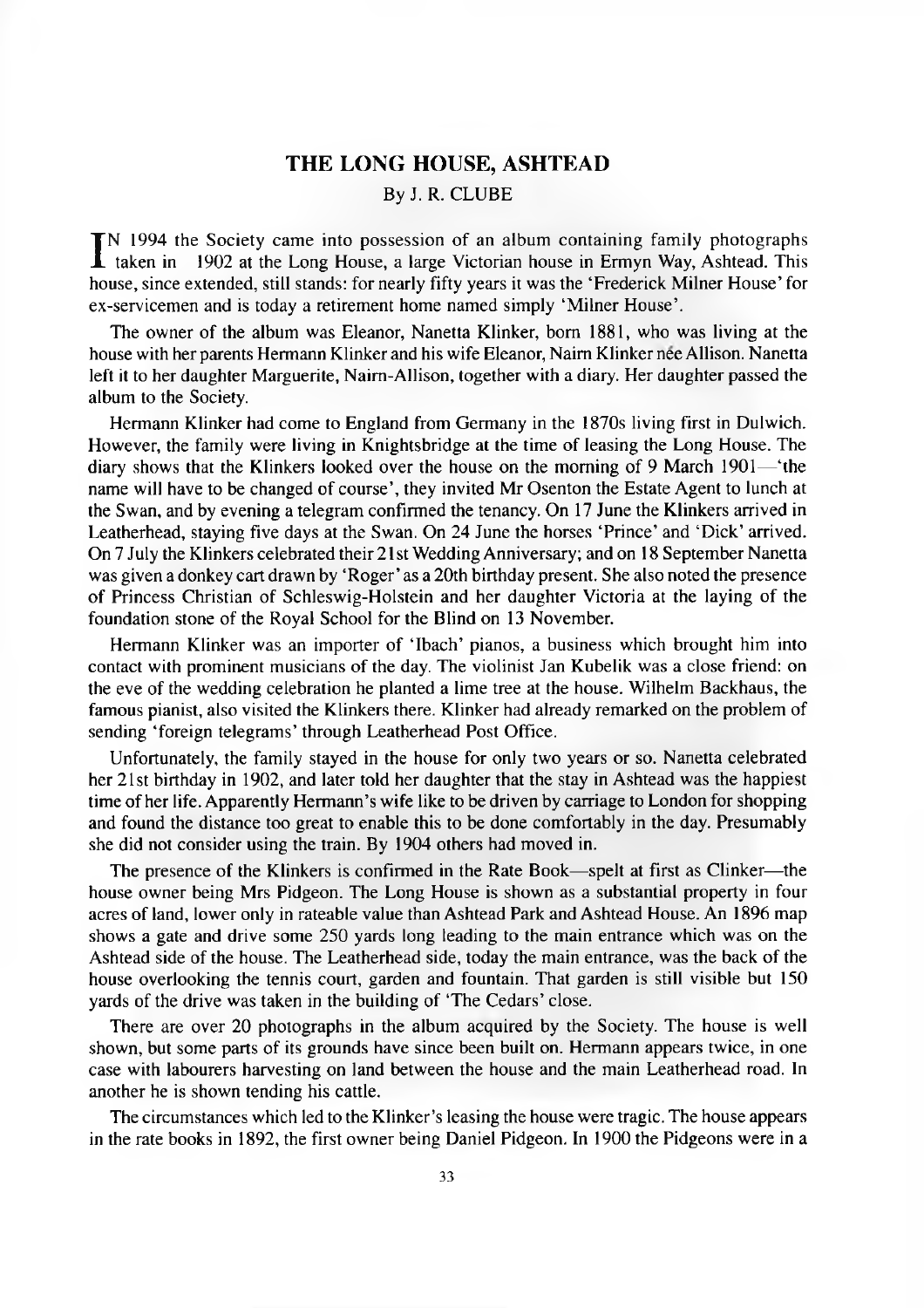

THE LONG HOUSE, ASHTEAD, MAIN ENTRANCE, c. 1901. Society collection.



BACK OF THE LONG HOUSE, FACING LEATHERHEAD. Society collection.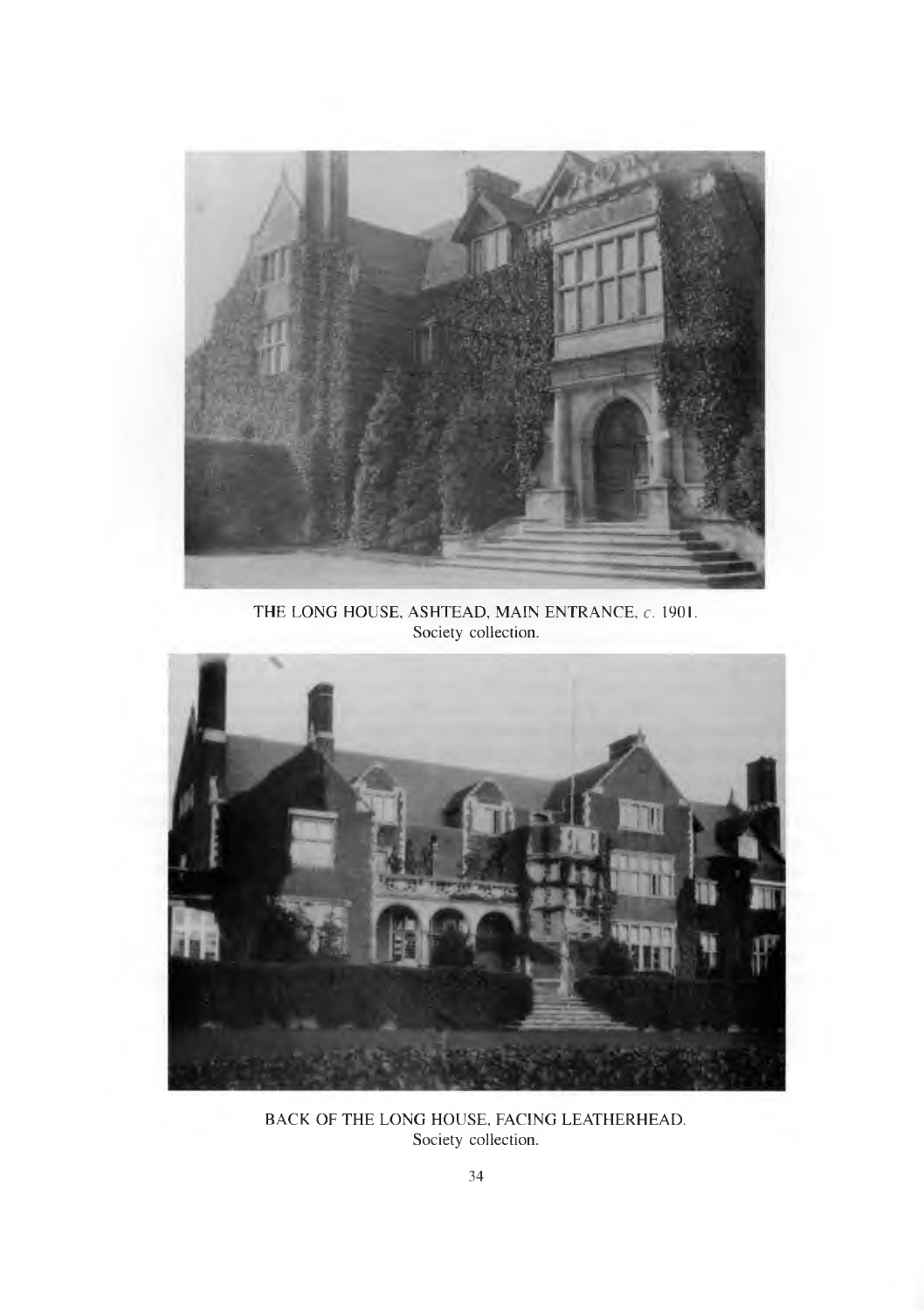

HERMAN KLINKER, WITH CATTLE. Society collection.



HAYMAKING ON HERMAN KLINKER'S LAND. Society collection.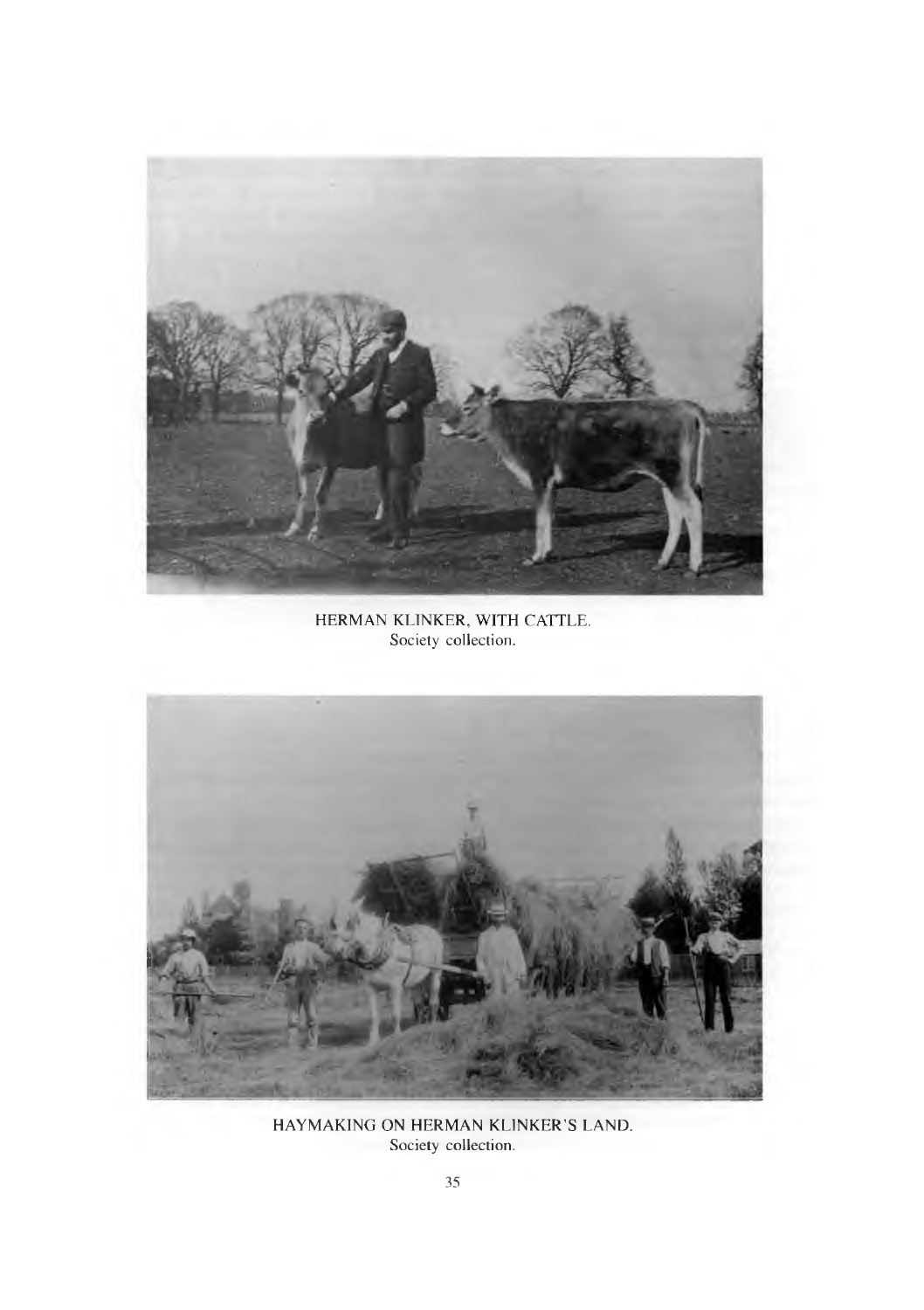hotel in Aswan, Egypt, when both appeared to suffer from influenza. Sadly, Mr Pidgeon died. By coincidence the Rector of St Giles was also in Aswan at the time and was thus able to take the funeral service which he later described in the Parish Magazine.<sup>3</sup> It took place at a military cemetery near Philae on 13 March 1900. The coffin was draped in the Union Jack, with palm leaves, and the service was attended by the doctor, Mrs Pidgeon's maid, one of their nurses, hotel staff, and the Commandant in uniform. A plaque was later mounted in St Giles Church, giving Daniel Pidgeon's age as 67.

Daniel Pidgeon was bom in 1833 and trained as an engineer. In 1862 he was a junior partner in a company manufacturing agricultural implements. In 1870 he was elected a Fellow of the Geological Society of London, contributing papers to the Society on the Submerged Forest of Torbay and the 'Raised Beaches' near Torquay.4 In his will of March 1898 he left provision for a fund producing a grant to promote original geological research. The Trust was called the 'Daniel Pidgeon Fund'.

Mrs Pidgeon continued to own the house for the next 25 years but did not personally live there. In 1902, during the Klinker's tenancy, she substantially enlarged the property from simply a house in four acres to over 21 acres including agricultural land. The house now included stabling, garden and land. She also acquired or built a house and garden 'near the Long House' also let to tenants.

Rate books show that, after the Klinkers departed, tenants were Henry Myers until 1914; 1915/16 empty; 1917/1922 Brig. Gen. Sir Ernest Gascoigne. In 1923 J. V. Rank, industrialist and racehorse owner, occupied it and changed the name to Ouborough Place. In 1926 it was in Estate Agent's hands and the same year purchased for the Ex-Services Welfare Society and renamed in honour of their President, Sir Frederick Milner MP, GCVO.

The house was ran as a home for ex-service personnel between 1926 and 1988 when the building was closed.5 A sheltered workshop was built behind the house to provide occupational therapy for the ex-servicemen. The prototype electric blanket was made at the home in 1927 and the Thermega factory was established. This was later sold to Remploy who still provide employment for handicapped people. In 1932 the Queen Mother, then Duchess of York, visited the house.

The house is today owned by Ashbourne Homes pic and has been completely refurbished as a high quality nursing home. Many changes have been made since the Pidgeons owned the house but the old photographs reveal how much has remained the same.

#### **NOTES**

- 1. Society Collections: AP 1723.
- 2. Society Collections: AX 1120.
- 3. *Ashtead Parish Magazine,* April 1900.
- 4. *Geological Society* records.
- 5. Jane Gochin.

#### **Acknowledgements**

The writer acknowledges the assistance of Miss Marguerite Naim-Allison; Howard Davies on Ashtead Church records; Mrs Lesley Phillips, Secretary, Milner House; Jane Gochin; John Thackeray, Archivist, Geological Society of London; John Clark.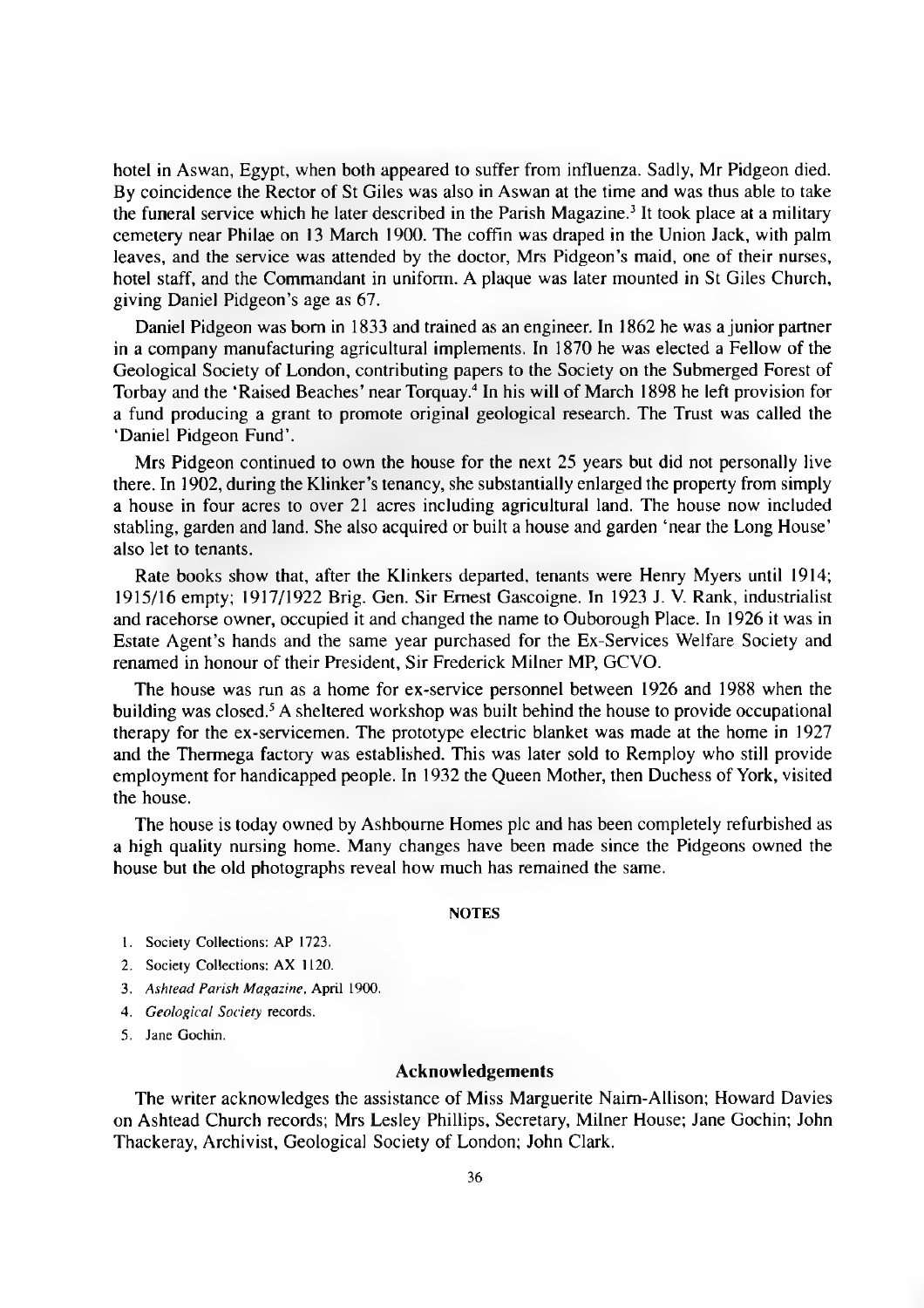## <span id="page-10-0"></span>**THE OLD PIPE ORGANS OF LEATHERHEAD PARISH CHURCH** By LINDA HEATH

#### **Introduction**

**T**HE earliest mention of an organ in Leatherhead parish church is a reference in Brayley's *Topographical History of Surrey* (Vol. IV, p. 440) published in 1850. This quotes an extract from parish registers stating that " HE earliest mention of an organ in Leatherhead parish church is a reference in Brayley's *Topographical History of Surrey* (Vol. IV, p. 440) published in 1850. This quotes an extract erected in the gallery at the West end, with sittings for the children of the Sunday Schools; the cost being £140". This was at the time when the Vicar of Leatherhead was James Dallaway, who carried out a number of improvements to the church. Brayley goes on to say:

"In 1843 a large and superior organ was substituted for that before noticed. Built by Snetzler, the stops, particularly the trumpet, for purity and richness of tone, are not surpassed by any made during the present century. It has short octaves; (i.e. the keys were narrow) and the keys are black except the chromatic, which are white, inlaid with a central black slip." The church still has this small two-manual keyboard with the normally white keys in black, and the normally black keys in white with a strip of inlaid black— known as "skunk-tail".

#### **The original organ of 1830**

What happened to the original organ purchased in 1830 when it was replaced by a larger one in 1843? Walkers, the organ builders who installed the new organ, had removed the 1830 instrument. In the 1850's they tuned an organ at what was described as "Leatherhead Chapel". At first sight, this might appear to be the Congregational Chapel in North Street, but in fact it was the chapel of the Boys' Grammar School at The Mansion, started by Joseph Payne in 1846. The school rented pews in the parish church, so the boys evidently came there for services on Sundays, and in view of this connection it is possible that the organ tuned by Walkers in the Mansion School chapel may have been the original organ from the parish church, but there is no proof of this.

#### **The organ installed in 1843**

The organ which was bought in 1843 came from Watford parish church. This was the one which Brayley attributed to Snetzler, one of the leading 18th century German organ builders, who settled in England in the 1740's. It is not known why this organ was attributed to Snetzler, but recent investigation has shown that it does not in fact appear to have been made by him. Although Leatherhead church members may have thought it was a Snetzler organ, it seems to have been an 18th century English instrument. However, its quality was evidently excellent and, to judge by Brayley's description of its "purity and richness of tone", the parishioners were well pleased with their new organ. It was installed on the highest of three galleries in the tower, from where the bells were rung at that time, and surrounded by raked seating for the Sunday School children.

#### **"Keyboard played upon by Handel"**

An intriguing question is the origin of the statement in the parish magazine for January 1886 that "the keyboard of the original (sic.) organ, which was played upon by Handel, is now exhibited as an interesting relic in the church." Handel settled in England around 1712 and lived in London until his death in 1759. It is unlikely that he ever visited either Watford or Leatherhead, but if the keyboard of the Watford organ was second-hand and had come originally from London, it is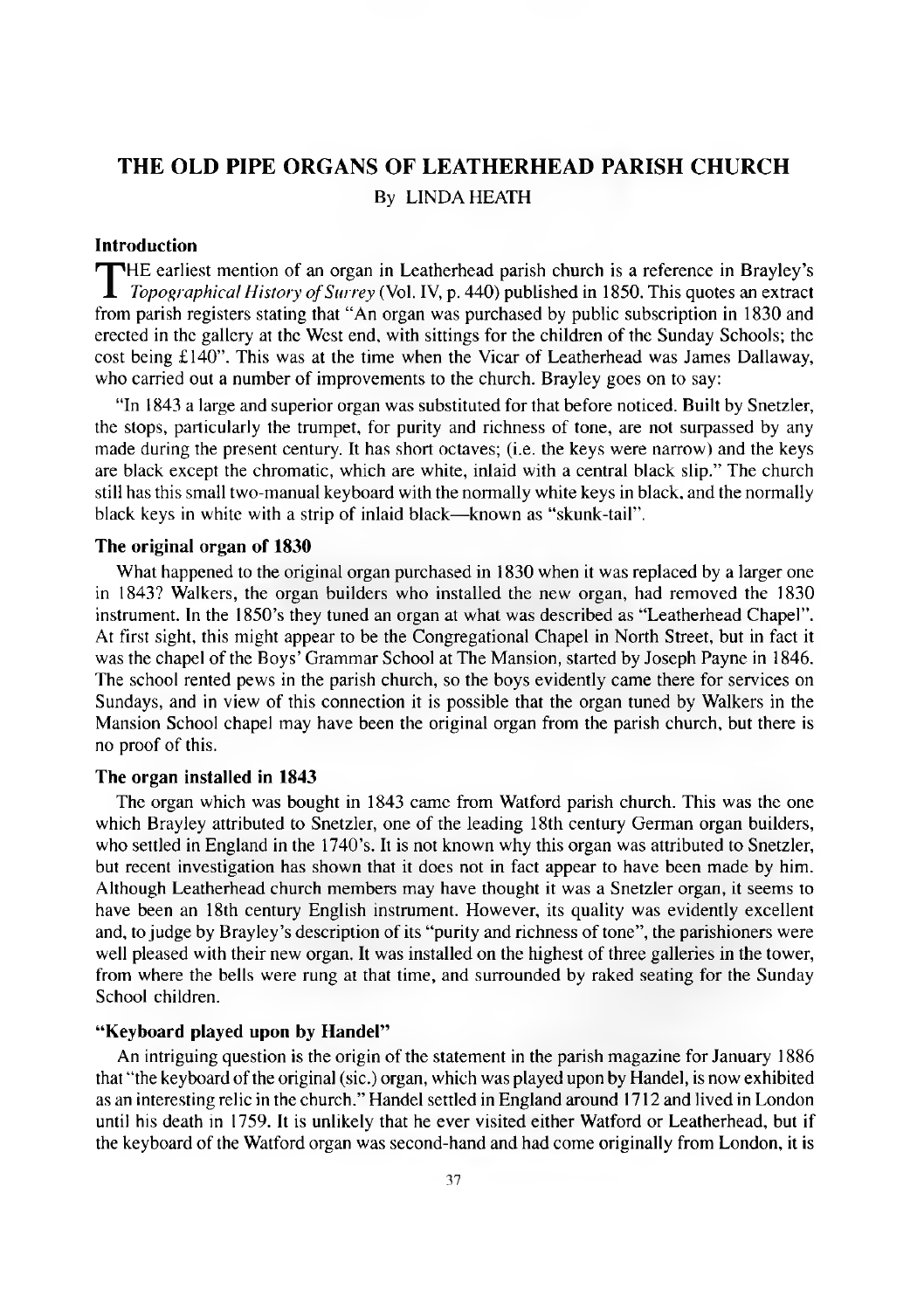

WOODEN AND METAL PIPES OF THE 18TH CENTURY ORGAN. Photograph by Alison Wright.



KEYBOARD OF THE ORGAN INSTALLED IN 1843. Photograph by Alison Wright.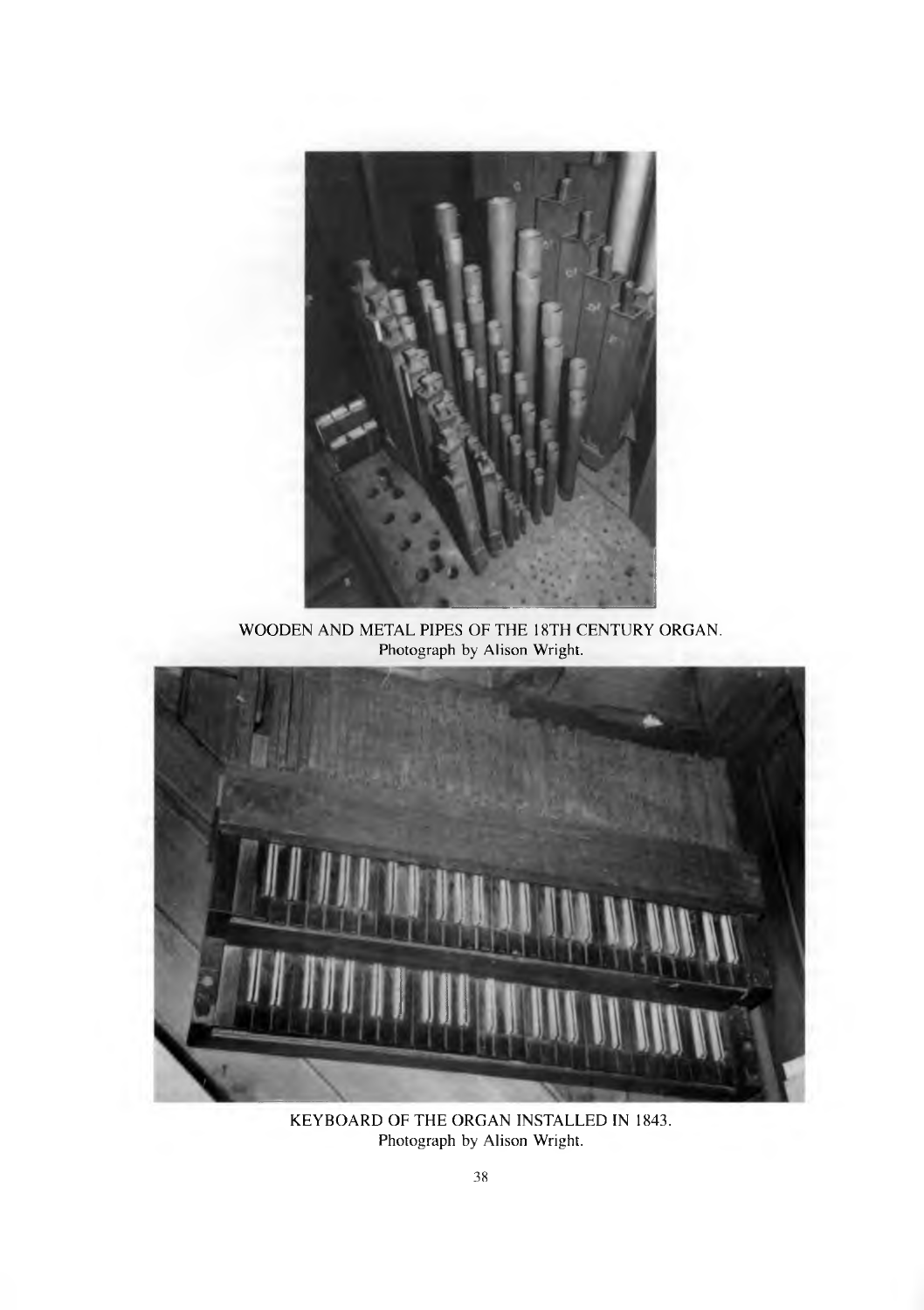just possible that Handel might have played upon it there. But if this were so, surely Watford would have proudly proclaimed this fact and Leatherhead also would have boasted of this claim to fame. It also seems significant that no mention of this fact was made by Brayley in his description of the organ. So where did this legend originate? It will probably remain a mystery.

Evidently "the purity and richness of tone" so much admired in 1850 had somewhat faded, by 1871, as the Church & Parochial Report for that year stated that at present the organ was a very imperfect instrument and inadequate to the requirement of the services. It was decided to move it from the tower and to incorporate it into a larger instrument and place it elsewhere, as it would be too large and heavy for the gallery in the tower, and this would also provide more seating accommodation in the gallery.

#### **Rebuilding of the organ in 1873**

Not only was it proposed to move and enlarge the organ, but a complete "Restoration" of the church was carried out in 1873 and the north transept was extended to provide a clergy vestry with a large organ loft above it. In theory this seemed a good idea, but in practice it proved to be a disastrous mistake that caused problems for the next hundred years and was one of the main reasons for ultimately abandoning the pipe organ. However, in 1873 that was an unforeseen problem and the parochial report for that year gives a complete description of all the improvements carried out to the organ in its new position.

In 1885 a two day fete was held in the grounds of Vale Lodge in aid of funds for further enlargement of the 1873 organ, including a third manual, or keyboard. An article in the parish magazine of August 1886 stated that the organ was already a fine one, and that when the work on it was completed it would be one of the finest in the county.

The parish magazine for January 1886 stated that the organ was originally built by Snetzler, so evidently Walkers had not voiced any doubts about its being a Snetzler organ, but they may have been quite unaware that the church members thought it was. It is interesting, though rather sad, to read in this same article that in a mere thirteen years after the building of the new organ, it had already "fallen into dilapidation". Evidently it had not been properly maintained since its installation in 1873. The article fails to mention one of the main reasons why the organ needed to be further enlarged—this was because of the disastrous placing of the organ pipes over the clergy vestry with a wall four feet thick over the arch to the north transept between the pipes and the nave. This resulted in a large proportion of the sound being blocked off from the rest of the church.

All through its history, the maintenance of the organ was a story of repeated failure due to the expense incurred, and so it was continually being "patched up to make do" and allowed to deteriorate to such an extent that eventually something major always had to be done at great expense.

#### **Renovations between 1907-1934**

In September 1907 the organ once more was found to be in a "deplorable state" and was cleaned and overhauled the following year and an electric blower installed. Until then it had been blown by hand—an arduous task for an organ of this size. The names and initials of the blowers have been carved on the walls alongside where the bellows used to be. By 1925 things had become so bad that the August parish magazine reported that the organ was in a most precarious state and might completely break down at any time. Further work was carried out in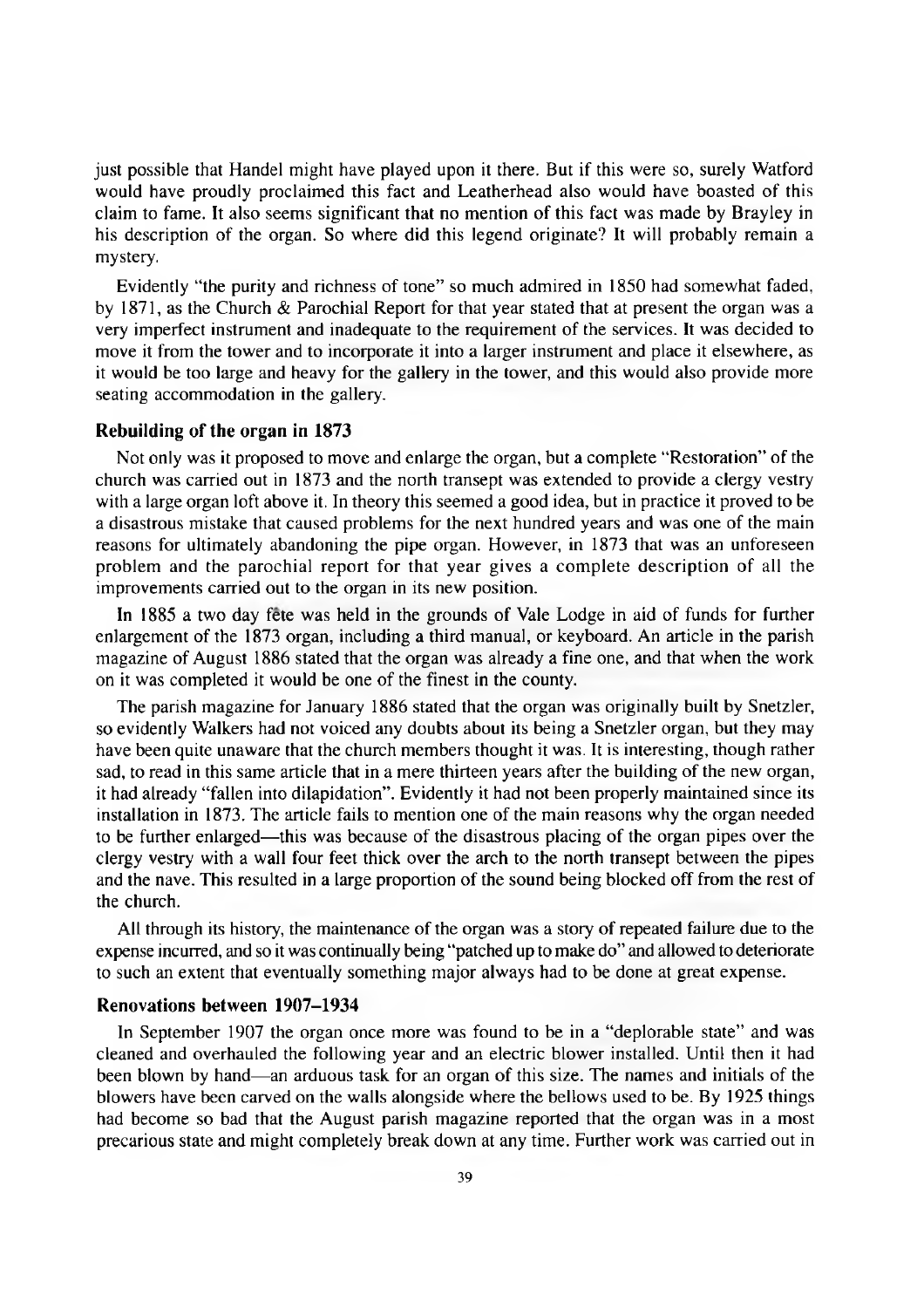1926 and a modem pneumatic action installed. The improvements were recorded in the magazine for May 1927 thus:

"The organ is now one of the finest in Surrey, being as complete as a modem 3-Manual Church Organ could be. Tubular-pneumatic action has been fitted throughout, making the touch as light as a pianoforte". The additional improvements included a complete rewiring of the organ loft and vestry. In spite of all this, new bellows and a new electric blower were needed within five years. In 1934 an amplifier was installed to try to synchronise the sounds of the organ and choir when the choir was processing from the vestry at the far end of the church.

#### **The organ's last thirty years**

By 1956 the organ was yet again in a parlous condition and an organ appeal fund was launched to pay for another restoration. The work was to be carried out by Messrs R. H. Walker  $\&$  Son of Chesham, descendants of the Walkers who had installed the organ in 1843 and later enlarged it. Mr Walker stated that the organ was an exceptionally well-constructed instrument, but that it was in a poor position acoustically. He advised that from the long term aspect, the best thing would be to rebuild it, with a detached console if desired, and install an electro-pneumatic action. The cost of this work was estimated at  $£4,000$ —a very large amount in those days, which was more than the church was prepared to pay. So it was decided to settle for revoicing some of the stops and fitting tuning slides to all the open metal pipes.

By the mid 1970's the organ was once more in a bad way and a further restoration was contemplated, so various firms were approached for estimates. These included J. W. Walker & Sons of Brandon, Suffolk, also related to the original Walkers. In 1980 their director pointed out that the organ was in the wrong place and that if it was to remain where it was, the only viable proposition was to restore it to its original form. This would cost well over £30,000. The alternative was to replace it with a new smaller two-manual organ in the body of the church, incorporating the existing pipework for about the same cost. Two years later the cost had risen to over £36,000. Walkers suggested it might be better to spend £40,000 for a new organ in the right place rather than renovating the old one in the wrong place.

#### **Installation of an Allen digital-computer organ**

In the end it was decided to pursue neither of these options, but to purchase a digital-computer organ. In 1983 an Allen digital-computer organ was bought and placed in the north transept, but the pipe organ was to remain in situ in case an unexpected gift of money might enable it to be restored at a later date.

So ended the active life of the organ installed in the north transept gallery in 1873, enlarged in 1885 and with numerous alterations over the next 100 years. This might have been the end of the story but for a fire on 26th July 1989 which destroyed the Allen organ and several nearby items, also causing a great deal of smoke damage. The fire started under the floor boards beside the Allen organ, ironically almost certainly from a short circuit in the wiring of the organ. The heat was so great that some of the organ pipes came crashing down from the old organ loft above the Allen organ. Apart form the pipe organ, all the other items were replaced and a new Allen organ was installed where the previous one had been.

#### **After the fire of 1989**

After the fire, Martin Renshaw, organ builder and organ historian, carried out an extremely thorough inspection of the pipe organ with a view to seeing what could be saved. His investigation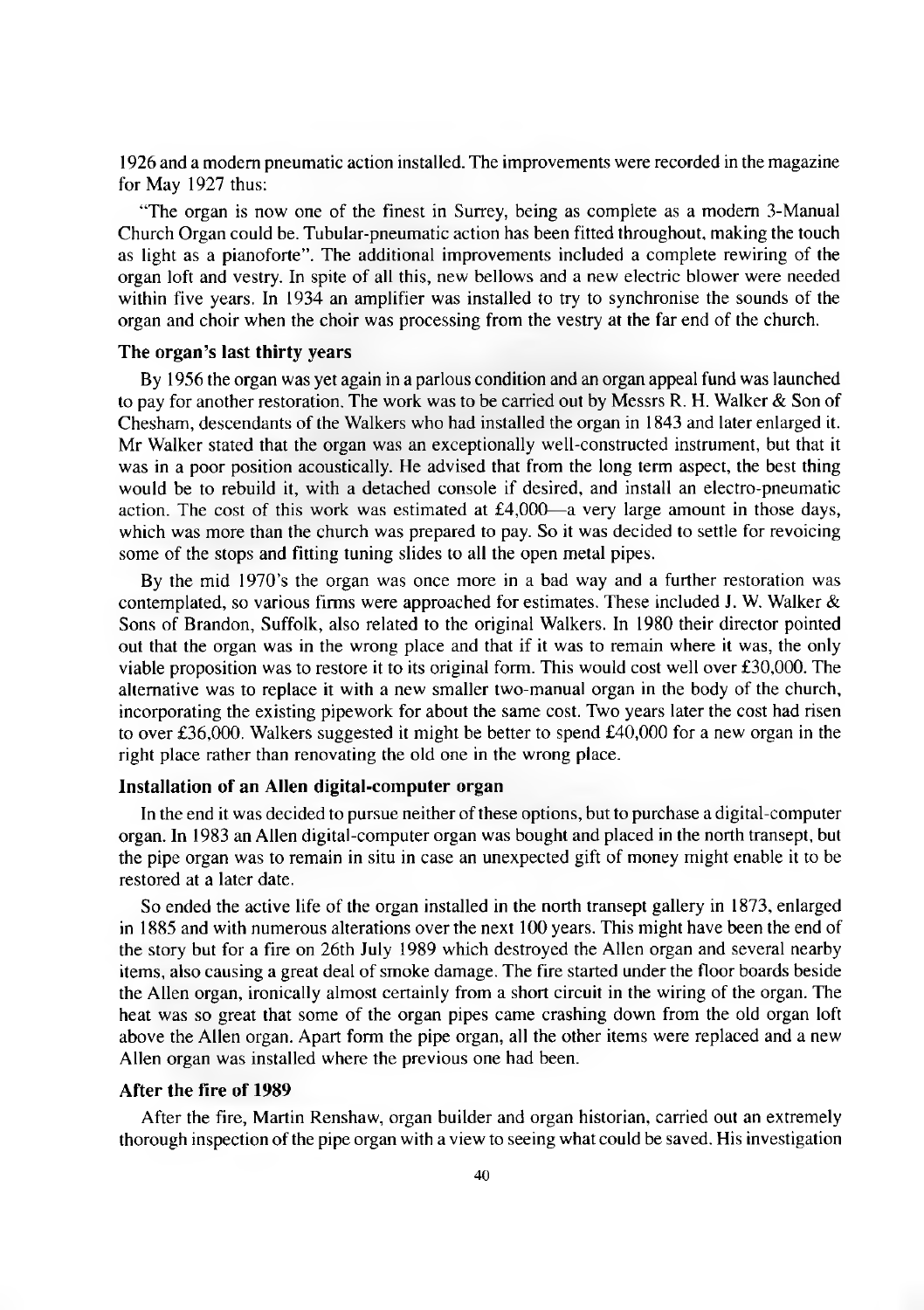proved to be quite a feat of detective work and he was able to piece together far more of the history of the organ than had ever been known. I am greatly indebted to him for much of the information in this article. In his opinion, the remains of the early organ within the later one bore all the hallmarks of an English style 18th century instrument, particularly of the London makers between about 1750-60. He also stated that there is nothing whatever about it that matches Snetzler's style— furthermore, Snetzler always labelled his soundboards with his name and date.

After Mr Renshaw had completed his survey it was decided to dismantle the pipe organ— a work which took quite a considerable time, during which some 2,000 pipes were laid out on the pews throughout the church! Many of the Walker organ (1873) pipes were sold to the Norwegian Government for use in a new church, but the remaining parts of the older organ have all been kept and carefully stored. At some future date it may be possible to reconstruct this small two manual 18th century English organ. So perhaps this is not yet the end of the history of the pipe organs in Leatherhead parish church.

## **THE MANOR OF ASHTEAD PART 1 1066-1189**

### By H. J. DAVIES

**T**HIS article is the first of a series which seeks to address the questions: who held the Manor of Ashtead, from whom and when? Manor of Ashtead, from whom and when?

After William, Duke of Normandy, had defeated Harold at Hastings and been crowned King of England, he distributed land to his chief followers and to the church. The entry for Ashtead in the Domesday Book, 1086, reads:

*The Canons hold Ashtead [ 'Stede'] from the Bishop ofBayeux. Thorgils [lit. Turgis] held it from Earl Harold. Then it answered for 9 hides, now for 3 hides and 1 virgate. Land for*.... *In lordship 2 ploughs; 33 villeins and 11 bordars with 14 ploughs. There were 9 serfs. From grazing, 7 pigs; meadow 4 acres. Value before 1066 £10; later £6; now £12.'*

Bishop Odo of Bayeux, half brother of King William I, held a considerable area as 'overlord' or 'tenant in chief'; land was given by him to tenants, Ashtead to the Canons of Bayeux.<sup>2</sup> It is unlikely that any canon would have resided in the area. The area liable to tax assessment in 1086 had been reduced from 9 to 3 hides in common with many areas, but the land value was a higher figure.

When Odo was finally disgraced in 1088, after the accession of William Rufus to the throne, his lands were given to other overlords but we do not know to whom Ashtead was given. It has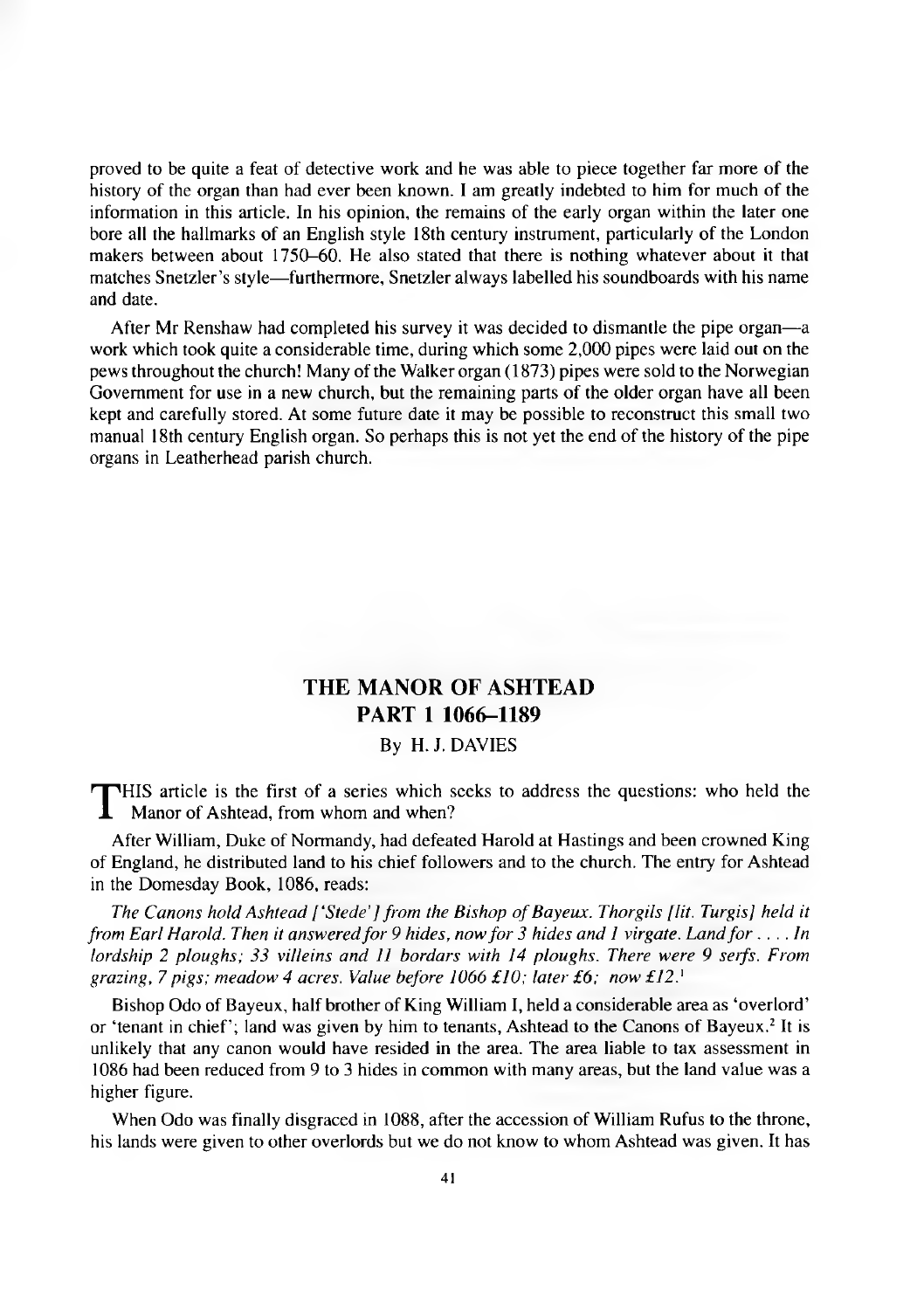been inferred that it was William, the first Earl of Warenne, Earl of Surrey in 1089, but most of his land was to the south and east of the North Downs, in particular, Reigate. He died in the same year and was succeeded by his son, William, his chief seat being at Lewes; he also had the lordship of Reigate. This William was involved in a rebellion in Normandy against King Henry I on his accession in 1100, lost his earldom but was pardoned in 1102/3. By a decisive victory at the battle of Tinchenbrai in 1106, Henry established his rule in Normandy and a period of peaceful commerce and settlement began.3

From a group of extant charters and the work of L C Loyd and Doris Stenton in the *Book of Seals4,* we learn of a family originating in Rouen in Normandy who had settled in Ashtead by 1120. The first member was Laurence, the Laurentius de Sancto Sepulchro of a charter of Henry II dated  $1180-3.5$  Another charter describes him as Laurentii Rotomagensis, the old Latin name for Rouen.<sup>6</sup> There was a church of the Holy Sepulchre in the city of Rouen, the capital of Normandy, from which Loyd believes Laurence may have received his ascription. It was situated near the Vieux Marche, the old market, and the present Place de la Pucelle. His name appears six times in the Pipe Roll of Henry 1 ,1130/1: under London, 'Laurence of Rouen owes 30 ounces of gold which he agreed to pay to the King in Normandy'; under Essex, 3 shillings and 5d, and 30s (two entries). In Surrey he owed Danegeld of 30 shillings, probably in respect of the hides of Ashtead as in Domesday Survey above, and another sum of 21 shillings. He had paid all these debts except that in Normandy.7 It is possible that he was a merchant with interests in England and Normandy, Rouen being an important trading centre and port. Laurence is also recorded as having given a virgate of land to the chapel at Ashtead on its consecration, probably about 1120.8

Laurence was not the overlord. The charter of Henry II makes clear that he and his successors held Ashtead from the chamberlains of Tancarville.<sup>9</sup> The chamberlains had a chateau (being restored at time of writing) on the River Seine between Rouen and the coast. They also had a great house in Rouen in the 13th century near the Place du Marche aux Veaux ['meat market' later La Place de la Pucelle]and doubtless before that.<sup>10</sup> The office of chamberlain had been held by heredity since it was established within the household of William when he was Duke of Normandy from 1034. With immediate access to the Duke and as keeper of the purse the chamberlain was a very important and influential official. After the Conquest he remained in Normandy as William's chief representative. It was the grandson of the first chamberlain, William (dl 129), who granted Ashtead to Laurence, described later in the century as 'in fee farm' ['in feodum firma', sic], the term for a feudal holding for which rent was paid.<sup>11</sup> Ashtead was held for a payment of six libra (pounds) per year as service to the chamberlain of Tancarville. There is no mention of any other overlord or intermediary such as the Earl of Warenne; the chamberlain was the overlord.

The chamberlains of Tancarville:

Ralph son of Gerald *c.* 1034—pre 1066 Ralph pre 1066-1079 William 1079-1129 Rabel 1129-1140 William 1140-c. 1190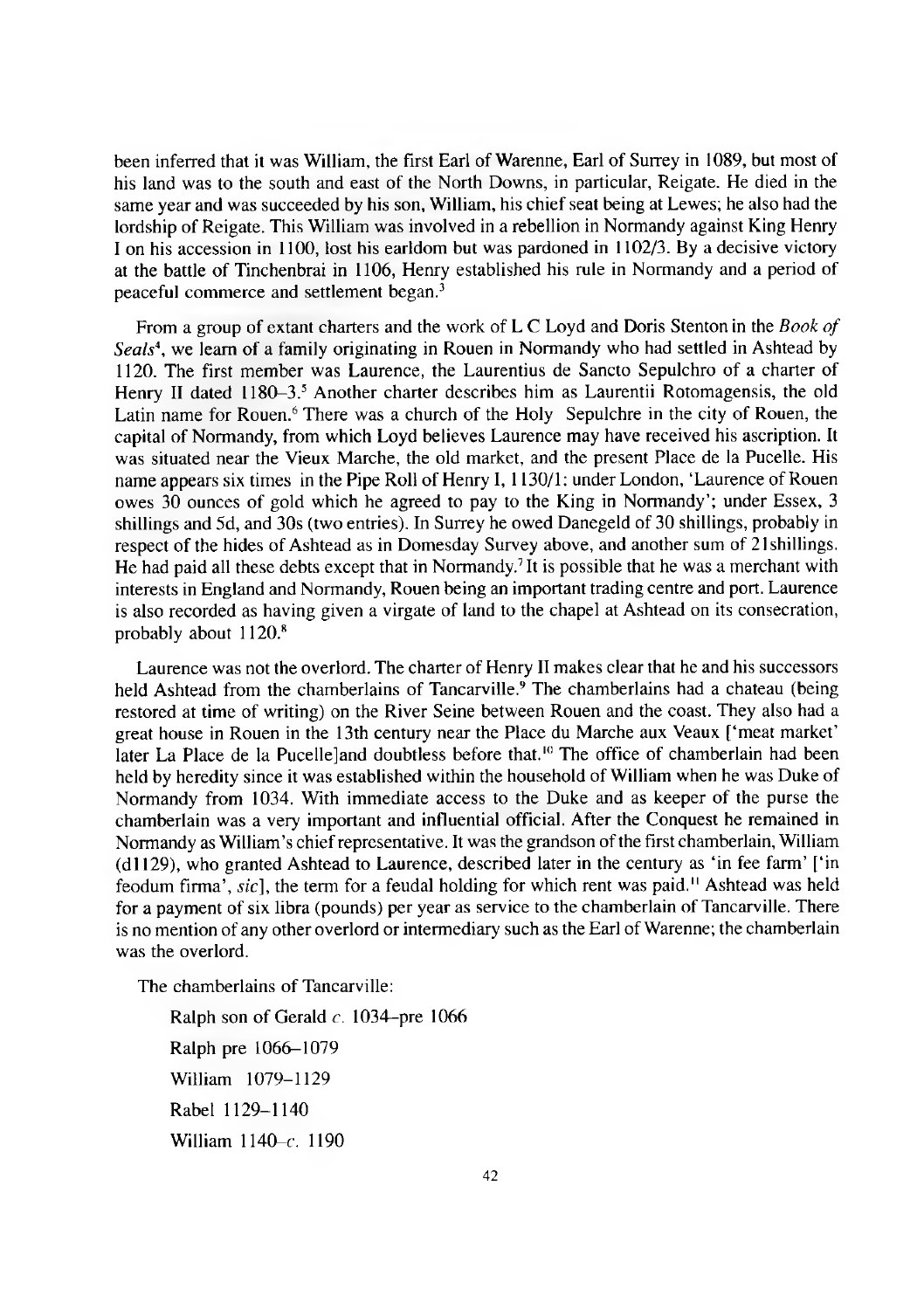From the charter of Henry II [1180-3] and three charters in the *Book of Seals* we can construct the family tree of Laurence's descendants:



The inheritance was by primogeniture, the firstborn female taking precedence over the younger male as heir to the estate. Mary's husband, Ralph, was from Rouen; they are both recorded in another charter of Henry II as having given sums at an unspecified date to the church of St Lo, i.e. St Laurence, near Sancto Sepulchro in Rouen possibly in memory of Mary's father, the church from which he may have received his first name.<sup>12</sup>

In the charter no 108 in the Book of Seals, Mary 'of Estede' [Ashtead] gives to the priory of St Mary Southwark half a mark of silver, six shillings and eight pence, each year for her soul and the souls of her family and friends. In another charter, 107, Lecia confirms her mother's charter. The charters in the Book of Seals are regarded as reliable, over 500 having been collected by the heralds in the 17th century for Sir Christopher Hatton; the Mss for 108 and 107 are in the British Library in different collections. Nevertheless there is something odd about the two: both are witnessed by virtually the same 10 people. It is therefore likely that both charters were fairly contemporaneous. It is curious to note that in the list of souls for whom prayers are sought Mary does not mention Lecia or Lecia's husband while Lecia omits her mother and includes her own husband and her son! Both include Mary's son, Lecia's brother, 'L' in 108 and Laurence in 107. Loyd attributes two mistakes to the scribe of 108: Robert for Ralph, Mary's husband and Robert for Ralph, clerk, one of the witnesses. Loyd dates 108 as early Henry II and 107 simply as Henry II.

Henry II reigned from 1154 to 1189, a strong and effective monarch. His charter of 1180-83 comes from a source different from that of the charters in the *Book of Seals* and is therefore corroborative evidence for the Laurence family holding.13 This charter makes clear that the family had other land in England besides Ashtead. First there was Mitcham, land identified elsewhere as Rainsbury or Ravensbury, given to Laurence's daughter, Mary, and her husband, Ralph, by Rabel the chamberlain. Second there was land in [the soke of] Grantham, Lincs., namely Harlaxton and Londonthorpe, held in turn by Laurence of Rouen and by Ralph and Mary from successive chamberlains. The Pipe Roll of 1175 [21 Hen II] shows Robert of Rouen paying a debt of 20 s. at Harlaxton.14 Robert, Laurence's son, held land in East Bedfont on the future south-eastern perimeter of London Airport. Henry's charter confirmed a charter which has not survived, in which William the last chamberlain on the above list restored<sup>15</sup> all these lands to William de Mara and Lecia his wife [Bedfont not mentioned]. We do not know the circumstances which gave rise to the need for restoration. It may therefore be possible that the inheritance had in some way been taken from them.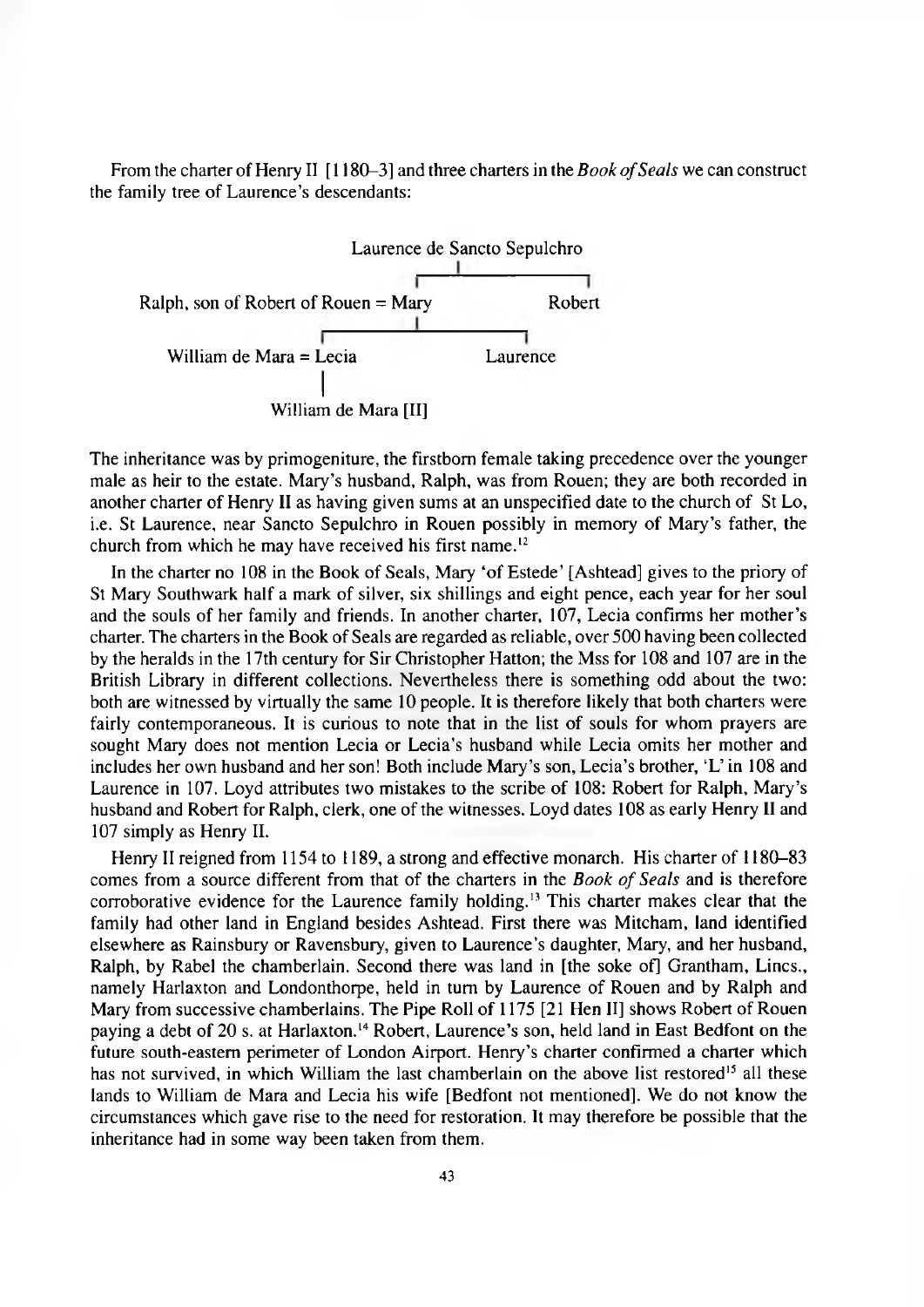I have two possible scenarios to suggest. First the bequests described above may indicate a family quarrel. The dating of Mary's charter by Loyd and by inference a similar dating for Lecia's requires all the characters in place around 1160. Lecia's son, William, was present when she made her charter. He died in 1239 or thereabouts but does not appear to be so great in age! It seems more likely that both charters in the Book of Seals are of a later date, perhaps as late as 1175. Robert, Mary's brother, was still alive and witnessed both charters but the dating may depend on the dates of some or all of the other witnesses if and when they are known. Mary may have disowned Lecia from the very important spiritual benefit of her bequest to Southwark; she may also have by implication disinherited her. By including her younger son, L or Laurence in the bequest she may also have given him the inheritance. There would be a legal argument for such preference for male inheritance. On appeal to the chamberlain as overlord, perhaps after Mary's death, he, the chamberlain, restored the lands to Lecia and her husband, William de Mara. The confirmatory charter of the chamberlain's overlord, King Henry II, Matilda's son, in 1180/3 was intended to settle the matter. The charter is addressed to all the King's chief tenants and officers in church and state in the usual manner.<sup>16</sup>

The second scenario is more political. It is possible that some other lord was anxious to wrest the land from the absentee chamberlains in Normandy. This may have been a political reality in the time of King Stephen. There is evidence that the chamberlains supported Maud [Matilda] in the civil war. One of Stephen's first acts was to cross to Normandy to put down a rebellion of Rabel, the chamberlain. Evidence from Lincolnshire shows his father, William the chamberlain, providing land in the Soke of Grantham for the service of 10 knights, a service laid upon him by none other than Maud [Matilda], Henry's daughter, the Empress, who had been given the lordship of the Soke and was to be the contender for the English throne.<sup>17</sup> The chamberlain's lands, including Ashtead, may have been forfeit if they, the chamberlains, were on the wrong side.

It is just possible that both scenarios are plausible. The period from Stephen's death and Henry's succession to his charter of 1180-3 is a long one and we may be looking at a long dispute. Did Mary and her husband change sides in the civil war? Most of Surrey and the south-east sided with Stephen rather than Matilda although Surrey saw little of the fighting in the war. Did the repercussions reverberate in the family for many years afterwards? Did Mary marry again, into the other camp if Ralph was killed? Were Lecia and William living in Rouen and estranged from Mary in England? Was Mary's bequest made at the very end of her life in the mid-seventies and did Lecia make her's a short while afterwards? Did Henry II come down in favour of the chamberlains in 1180-3 as part of his policy to strengthen the middle rankers against the might of the earls? We know that this was his policy. And last of all: who might the opponent of the chamberlains have been? An attempt at an answer to that will be made in the course of the next article on the 13th century in the Society's *Proceedings.*

#### **NOTES**

- 1. *Domesday Book:* Surrey. Ed Morris J., Phillimore 1975: folio 3 Id, section 5 Land of Bishop of Bayeux: sub section 20: Ashtead. The translation 'villein' as a form of customary tenure and 'bordar' as bordage tenure, as Latham R.E, Revised Medieval Latin Word List 1965, reprint 1994, is preferred to that of Morris, 'villager' and 'smallholder'. 'Serf' is likewise preferred to 'slave' referring to landless persons.
- 2. Not 'of the Abbey of Chertsey' as in 'The Domesday Book Story' published by the *LDLHS* in 1986. There is no evidence for this in the Cartulary, SRS XII, 1958; PRO E164/25. The internal evidence supports the reading in the text.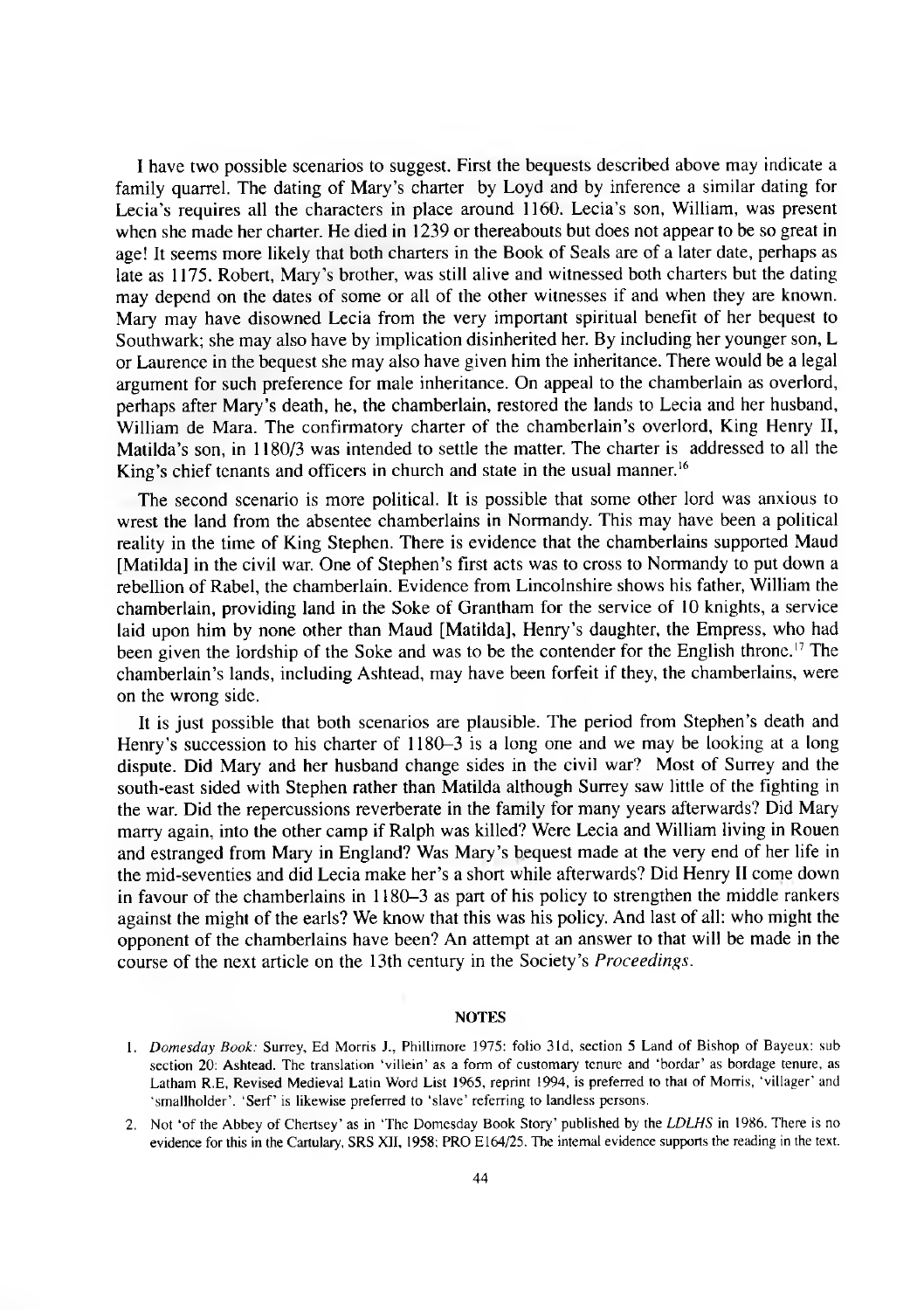- 3. F. Barlow: *Feudal Kingdom of England*, 4th ed., 1988.
- 4. L. C. Loyd and D. Stenton, *Sir Christopher Hatton's Book of Seals*, 1950. Courtesy of Surrey County Library Service.
- 5. *Recueil des Actes de Henri II, roi d'Angleterre.* Ed. Berger and Delisle, 3, pp. 456-7, 1909-27, Courtesy of the Public Record Office Library.
- 6. *Book of Seals, op. cit., c.* 108.
- 7. 'Magnum rotulum pipae', J. Hunter ed., *Pipe Roll Society* 1833, pp. 145, 56-58 and 51. Courtesy British Library ref. HLR941, Vol. 4; this is the only surviving Pipe Roll before the reign of Henry II.
- 8. 'Cartulary of the Monastery of St John the Baptist, Colchester', S. Moore ed., Roxburgh Club, 1897, p. 78. Text and translation in *Procs, LDLHS, 3 (2),* 1968, pp. 64-5.
- 9. Berger and Delisle, *op.cit.*
- 10. A Deville, *The Chamberlains of Tancarville*, 1834, p. 148, *et al.*
- 11. 'Charter of Henry II', in Berger and Delisle, *op. cit.,* p. 457; S. Reynolds, *Fiefs and Vassals*, Oxford 1994, pbk, 1996, p. 353 ff. Ashtead is not mentioned in the Red Book of the Exchequer 1166, listing knights' fees.
- 12. Berger and Delisle, *op. cit.,* 3, pp. 205-6.
- 13. do., pp. 456-7.
- 14. 'Magnum rotuli pipae', *op. cit.,* HLR 942, Vol. 22, p. 149, Lincolnshire.
- 15. 'Reddidit': the verb reddo is commonly found in medieval documents. For example it can mean 'pay'; in later medieval documents in 'pay rent' or 'render account'. Latham, *op. cit.,* has no examples of its use in connection with 'giving back' or 'restoring land'. Therefore the classical meaning must apply in this document (in accordance with Latham's method): give back, restore; and subsidiary meanings 'give what is due or asked for'. It is used in this sense for example for the restoration to a position of Constable.
- 16. The scribe of Mary's charter, 108, may have been correct in calling her husband Robert. If he was her second husband and they had a son, Laurence, it would explain the problem!
- 17. Murden J., 'Harlaxton through the ages', pp. 2 and 3, 1976, courtesy of the Librarian, Harlaxton College. I have not been able to check the identification of Maud by Murden.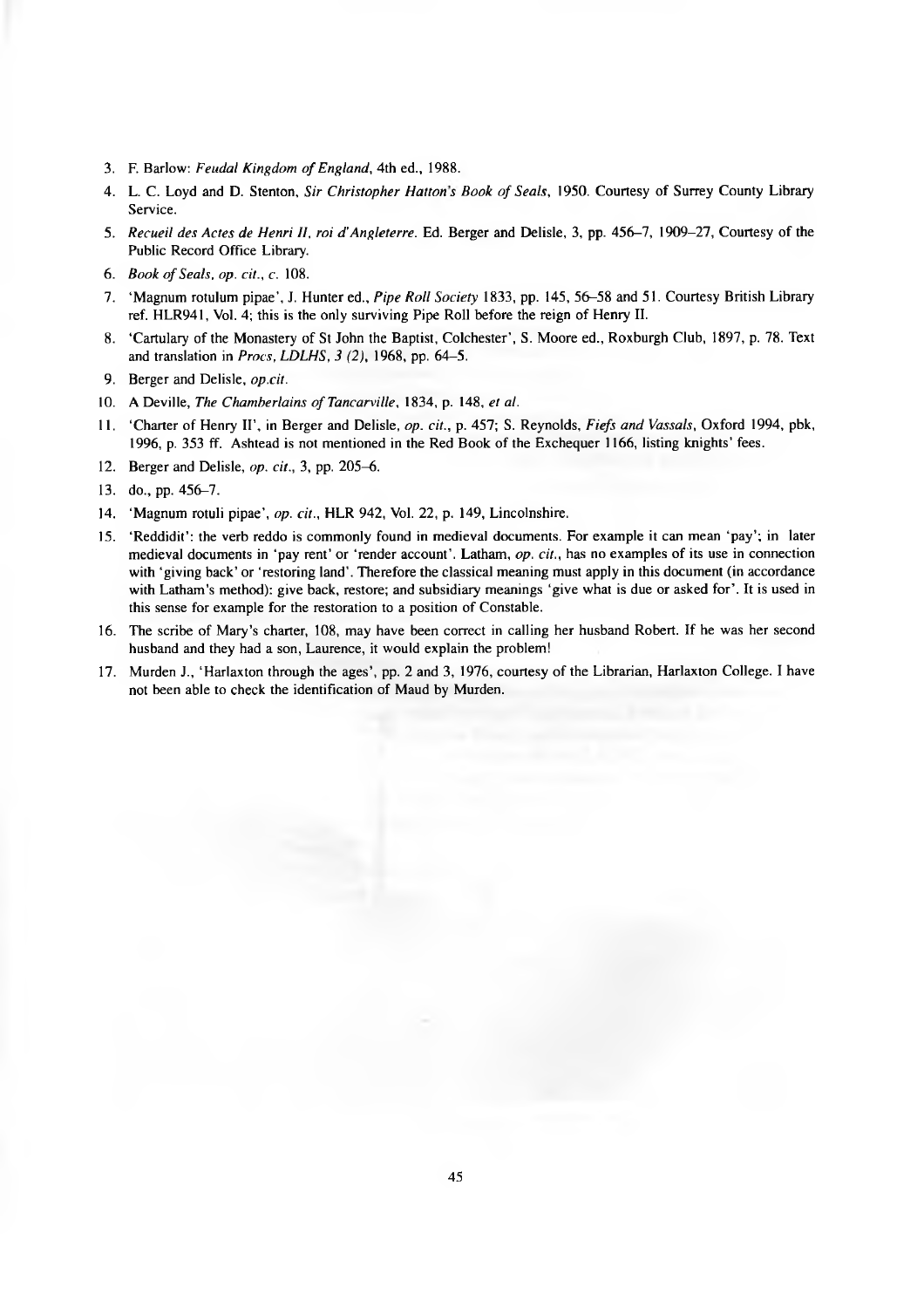### **LEATHERHEAD'S RAILWAY STATIONS**

### By H. G. KNOWLES

THE re<br>140 years. HE recent re-development around the Leatherhead railway station has prompted this investigation into the history of the three stations which the town has had during the past

#### **Station Building in the 19th Century**

The building of the first station in Leatherhead came as a direct result of the 'race to the coast' between those arch rivals the London & South Western Railway (L&SWR) and the London, Brighton & South Coast Railway (LB&SCR). The L&SWR had opened their route with the Portsmouth Direct via Woking and Guildford in 1859, which ensured that the existing LB&SCR line, from London to Brighton and then along the coast to Portsmouth which had been opened in 1847, was now uncompetitive. The coastal route of the LB&SCR was *95'A* miles compared with the 74 miles of the L&SWR 'direct'.

To restore their competitiveness the LB&SCR planned a route, the Mid-Sussex Railway, some 87 miles long, via Horsham to the south coast. In 1848 a branch was opened from Three Bridges to Horsham connecting the latter to Brighton. Meanwhile at the other end of the line the London & Croydon, originally planned as an atmospheric railway, had reached Epsom town in May 1847. The Epsom & Leatherhead Railway Company was formed in 1856 to extend the line and to forestall the L&SWR which had created the Wimbledon & Dorking Railway Company which would when completed, they planned, allow them to penetrate on to Horsham.



THE L&SWR STATION. WITH A SOUTHERN RAILWAY TANK LOCOMOTIVE, 1924. Society collection.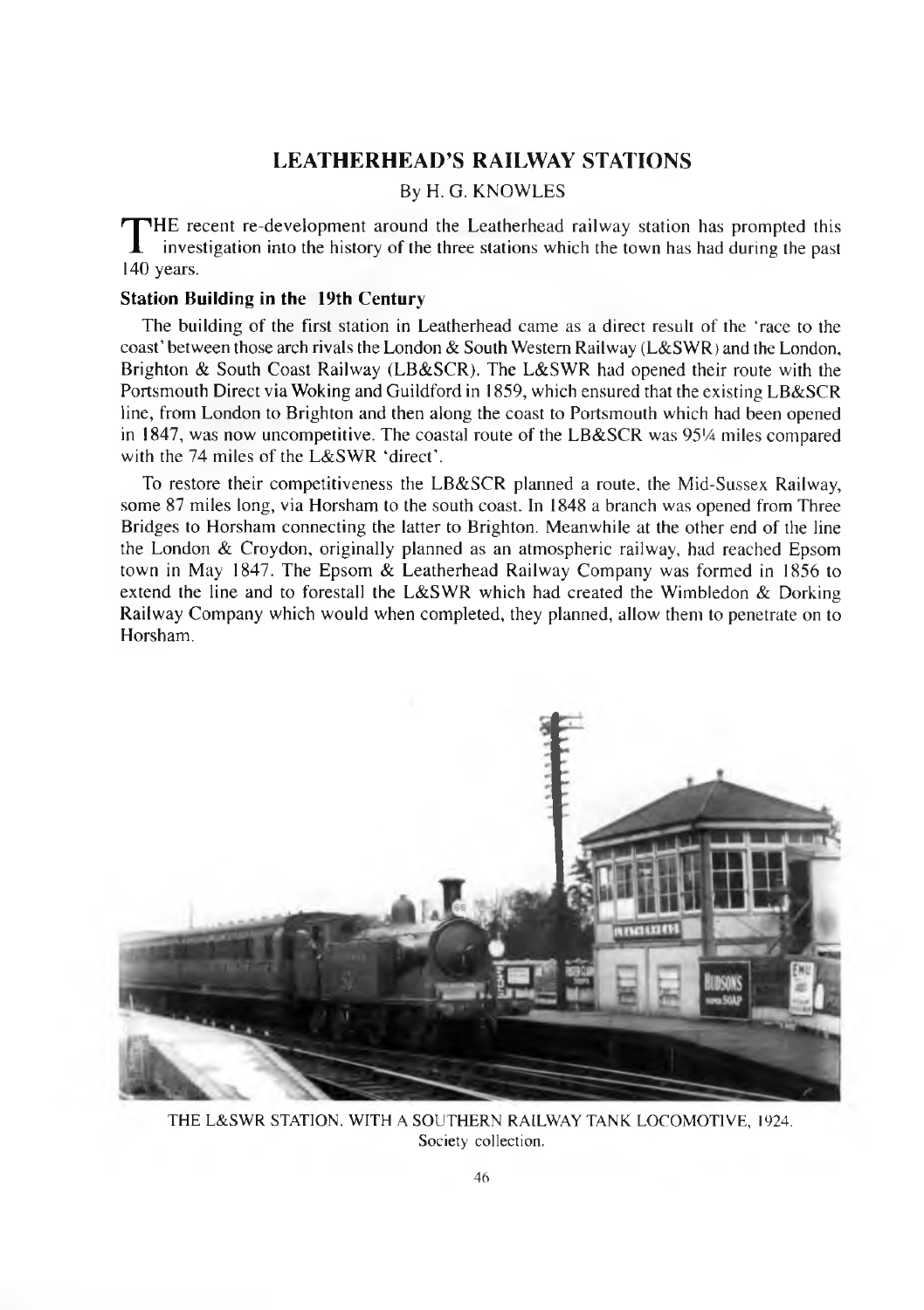Work started on the extension from Epsom to Leatherhead in June 1857, reaching the latter some two years later. The engineer in charge of the building of the single line was Thomas Brassey, who was well known, experienced and much respected. The route followed that previously surveyed for the abortive Croydon to Portsmouth atmospheric line and included a station at Ashtead with a single platform on the down side of the track, though it was nearly not built at all on financial grounds.

The Epsom & Leatherhead became a joint service between the LB&SCR and the L&SWR. The terminus station in Leatherhead was built on the east side of the Kingston Road, near to today's 'Plough' hostelry (which has a plaque, 'Railway Tavern 1907', affixed), about a quarter of a mile north of the site of the present station. It was opened with a L&SWR service on 1 February 1859 followed by the LB&SCR on 8 August. For the first few months of the service passengers to London had to transfer at Epsom by road to the LB&SCR Epsom Town station until on 4 April a junction was opened at Epsom between the Leatherhead line and the Wimbledon and Dorking (L&SWR) line which had come from a junction where Raynes Park station now stands. The Raynes Park station was not built until 1871. Epsom Town station was in what is now Upper High Street, formerly Station Road, and closed to passenger traffic in 1929, when the present Epsom station was opened, and to goods in 1965.

In 1860, by an Act of 23 July, the Epsom and Leatherhead line was transferred to the joint ownership of the two companies. Expenses and maintenance were borne equally; each company had equal rights over the line and at Ashtead and Leatherhead stations; each met its own train costs and kept its own receipts. Each company sent three directors to the joint committee which managed staff but each company was responsible for its own booking clerks. The Companies' Act of 1863 confirmed the arrangement.

Epsom stations was retained by the L&SWR although the joint committee controlled the tracks. The station had originally been owned by the Wimbledon & Dorking Railway, which was by this time part of the L&SWR. Passengers from Leatherhead now had the opportunity to travel direct to London by two routes, either to Waterloo on the L&SWR, or to London Bridge with the LB&SCR. Although fares were not cheap by the standards of the time it did mean that the good citizens of Leatherhead could spend a day in town quite easily, something completely beyond the experience of many of them who in all probability had never been to London before.

In August 1857 the Mid-Sussex Railway was incorporated to build the 17<sup>1</sup>/<sub>2</sub> miles line from Horsham to Coultershaw Mill, near Petworth. In July the next year the LB&SCR obtained an Act to build a 17 mile line from Itchingfield, near Horsham, to the West Coast line at Shoreham. This was spurred on by an abortive Shoreham, Horsham & Dorking proposal, nominally independent, but suspected of being a front for the L&SWR. The LB&SCR had effectively closed another potential breach in their system in the defence of Brighton.

Two gaps then remained to complete the Mid-Sussex route: Hardham Junction near Pulborough, a few miles out of Petworth, to Arundel Junction east of Ford on the West Coast line; and Leatherhead to Horsham. The LB&SCR obtained powers for the former in 1860, and in 1862, on the 17 July, an Act of incorporation was passed for a nominally independent Horsham, Dorking & Leatherhead Company to build the link between Horsham and Dorking with a junction with the South Eastern Railway's Redhill-Guildford-Reading branch at Boxhill (now Deepdene) at Dorking. In 1863 the LB&SCR obtained powers for the remaining  $4\frac{1}{2}$  miles to Leatherhead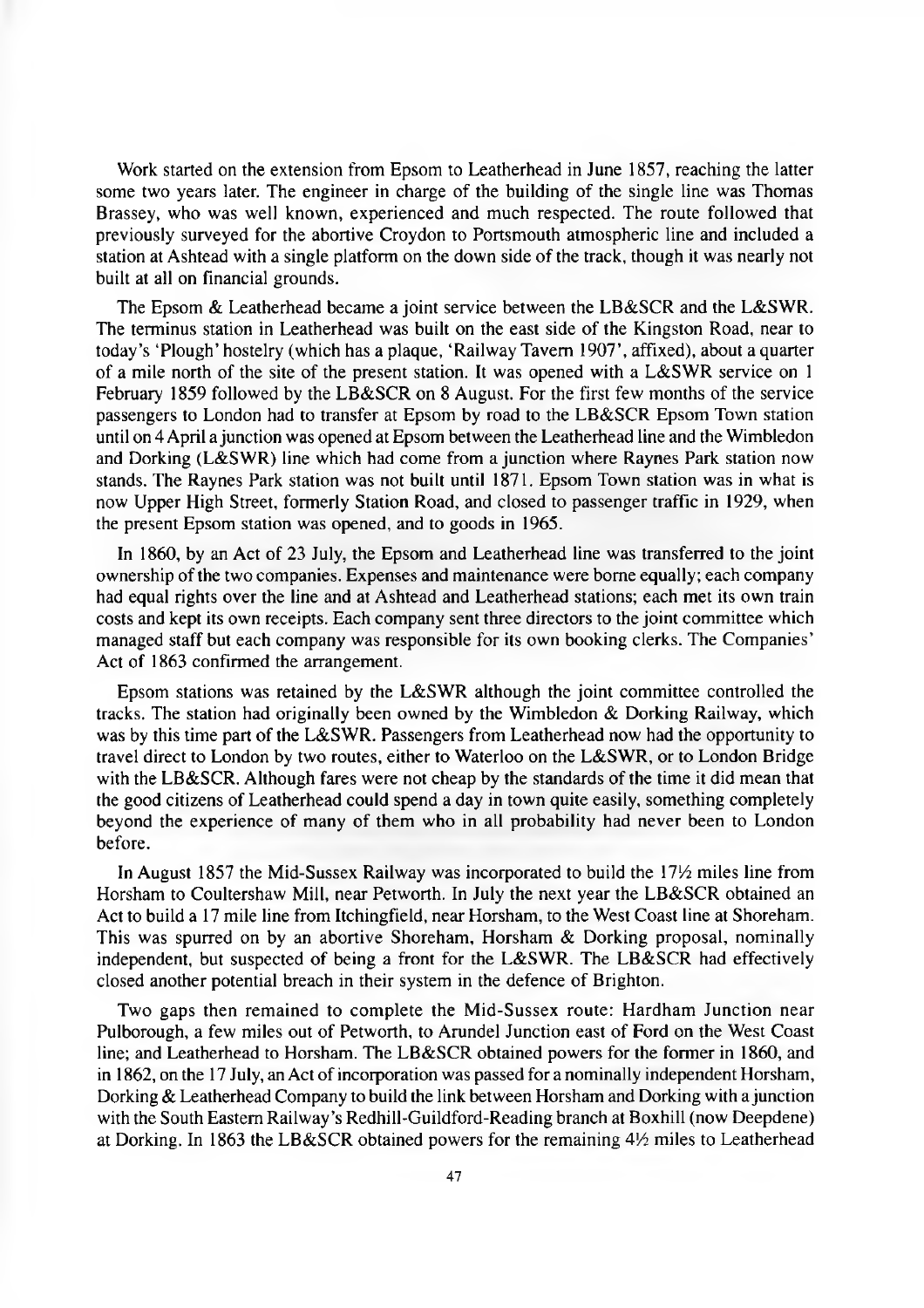itself. An Act of 29 July 1864 enabled the LB&SCR to absorb all the quasi-independent companies.

The Mid-Sussex opened its single line to Horsham from Petworth on 10 October 1859. The line was doubled to Hardham in time for the Hardham to Arundel Junction section to be opened on 3 August 1863. The line from Shoreham as far as West Grinstead was opened on 1 July 1861 and to Itchingfield Junction, just outside Horsham, on 16 September the same year. This line was doubled between 1877 and 1879.

All traffic via the Mid-Sussex route had for several years to pass along the first branch from Three Bridges to Horsham, very slow progress being made with building the line up to Leatherhead. It was not until 11 March 1867 that the section from Leatherhead to Dorking was opened, completion of the route to Horsham following on 1 May the same year. This saw the completion of the Mid Sussex route. The connecting spur to the SER at Boxhill was never used.

The L&SWR realised that with the completion of the Mid-Sussex line, officially part of the LB&SCR ever since the Act of July 1864, their hopes of a through line from Leatherhead to Dorking and beyond were thwarted. Thus they sensibly came to an agreement with the LB&SCR that their trains from London would terminate at Leatherhead, leaving the LB&SCR to continue on to Dorking and Horsham. It was agreed that the existing station off the Kingston road at Leatherhead would be too small to cater for the existing traffic and the new through trade so it was decided to close it after new stations were built. These, one for each company, were built on separate but adjacent lines, linked by a common approach road. Waterway Road was built at the same time to provide access to the two new stations without going through the town.

In 1866/67 the single line between Epsom and Leatherhead was doubled in anticipation of the increased traffic. The station at Ashtead had a new short platform built on the up line but no additional station buildings. It was not until as late as 1885 that Ashtead, the only joint operated station after the opening of the two new Leatherhead stations, had regular stopping trains. Until then neither the majority of the LB&SCR trains nor the early morning L&SWR services called there.

Thus the LB&SCR built its new station just north of the road out of Leatherhead to Cobham. This is the new station we still have today, its architectural style is typical 'Brighton'. The L&SWR built their new station to the west and slightly to the south on the other side of the common approach road. Part of this station is the site that has been recently re-developed for offices and car parking. The new LB&SCR station and the line to Dorking opened on 11 March 1867, following that of the L&SWR station which had opened a week earlier on the 4 March. The first joint station on the Kingston road was closed the same day. Nothing of this first station now remains, although until a few years ago the old engine house still stood, used by Ryebrook Motors Ltd, but it was demolished and the site now has housing on it. Between 1877 and 1891 it had been used as an infants' school until All Saints Infants' School replaced it.

The L&SWR did not rest however. They earlier had plans to connect Leatherhead with Guildford and thus with the 'direct line' to Portsmouth. In 1859 a notice for an independent Bill to link Leatherhead and Guildford was not proceeded with. In 1863 the Bill was resurrected, seeking junctions with the L&SWR at Guildford and with the Epsom & Leatherhead at the station at Leatherhead. The L&SWR publicly discredited the Bill yet were secretly determined to work the route, but persuaded the promoters to drop the Guildford to Bookham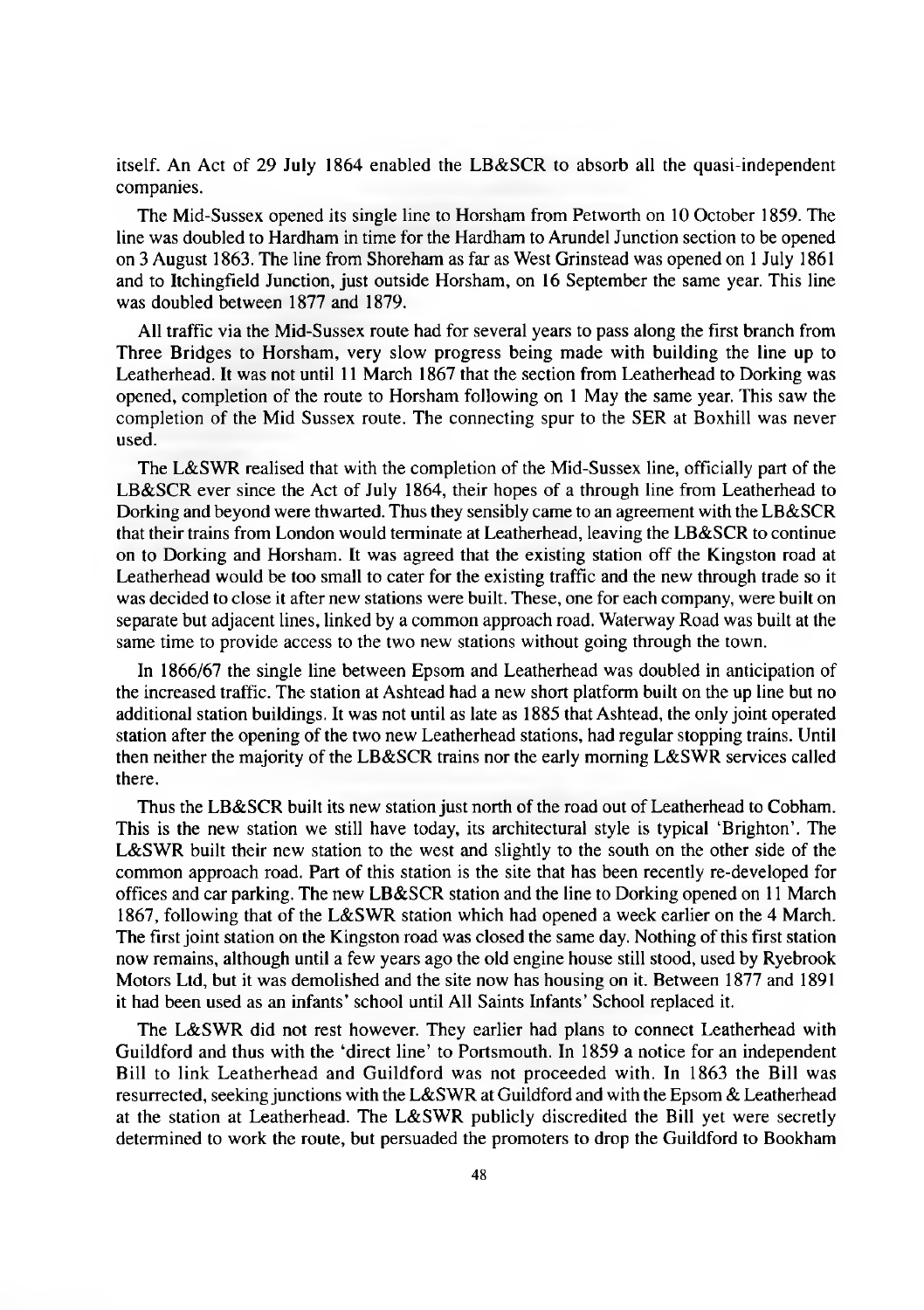

OLD CANOPY OF THE LEATHERHEAD STATION, 1964. Society collection.

section in lieu of a single line revised under L&SWR influence in the next session in Parliament. However, the amended Bill, for a line only from Bookham to Leatherhead, foundered in the Lords.

The succeeding economic depression called a halt to any further plans for ten years. In 1874 a planned Leatherhead & Guildford Bill failed to be promoted, as did a West Surrey Bill in 1876 to link Guildford and Ashtead. Meanwhile the residents and landowners of Cobham had been agitating for a line connecting them to the L&SWR beyond Esher. A Bill in 1867, represented in 1870, was on both occasions thrown out by the Lords. Also in 1870 another Bill for the Surbiton, Cobham & Ripley Railway disappeared after passing Standing Orders in the Commons.

In 1880 the L&SWR denied support for another proposed Surbiton to Cobham scheme and publicly opposed a plan to link Church Cobham to the L&SWR line west of Hampton Court Junction. Then in October of the same year a Guildford, Kingston & London Railway scheme was mooted, by which the District Line, which was part underground and part on the surface, and had already reached out of London in to Surrey, would have been able to move deep into L&SWR which retaliated by putting forward two Bills of their own, one for a 'new ' link between Guildford and their main line at a junction on the Hampton Court line beyond Esher, via Cobham, and a second link from Guildford to Leatherhead, via Effingham and Bookham.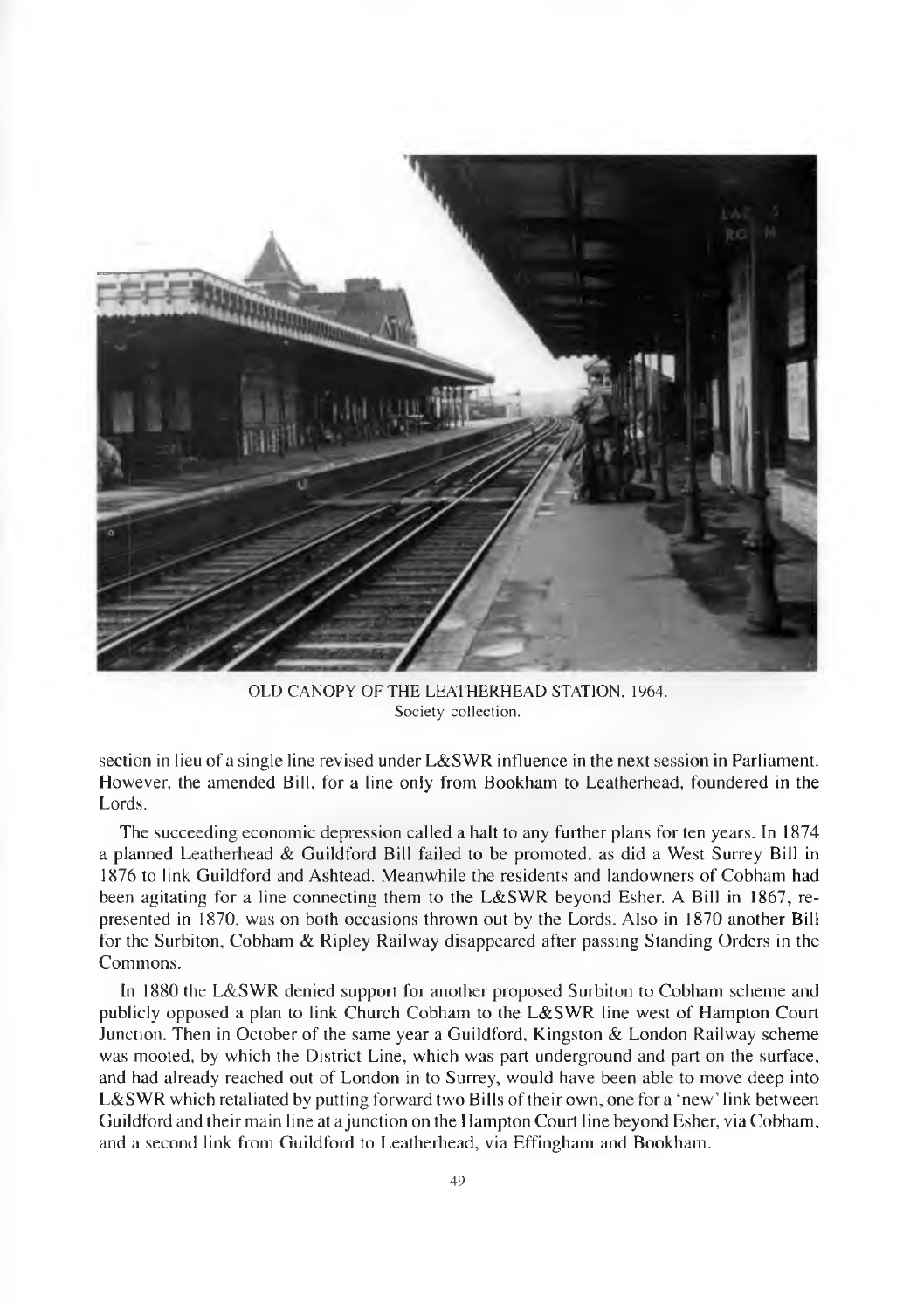

STATION APPROACH IN THE 1970'S, WITH THE L&SWR ONE ON THE LEFT AND TODAY'S STATION (LB&SCR) IN THE BACKGROUND ON THE RIGHT. Society collection.

A public meeting at Cobham on 6 January 1881 voted in favour of the L&SWR scheme, the District proposals being rejected due to cost, difficulty in making connections to central London and the details of the route. In March local landowners persuaded the L&SWR to avoid a contest by coming to terms with the GK&L promoters, who included the earls of Lovelace and Onslow; the House of Commons delayed proceedings to allow time for this to take place. On 30 May the companies came to an agreement, the Commons Committee consolidated the two Bills and on 22 August 1881 the L&SWR got the powers it wanted to build both lines, Guildford to Hampton Court Junction via Cobham, and Guildford to Leatherhead via Bookham. The only proviso was that the route across Bookham Common, which had been strongly opposed, led to the Lords deleting this section.

A Bill for a Leatherhead branch skirting south of Bookham Common, with a tunnel to protect it, succeeded in the L&SWR Act of 16 August 1882, but a spur at Effingham to provide a triangular junction was not built, leaving to this day only the junction towards Guildford. The new line to Leatherhead, including Bookham station, opened on 2 February 1885. Effingham Junction station did not open until 2 July 1888. Five trains ran each way on weekdays only between Guildford, Leatherhead, Epsom and London Waterloo taking *W i* hours for the journey. The L&SWR station at Leatherhead was now a through line and on 1 July 1885 the Directors allocated £227 for a new engine shed there.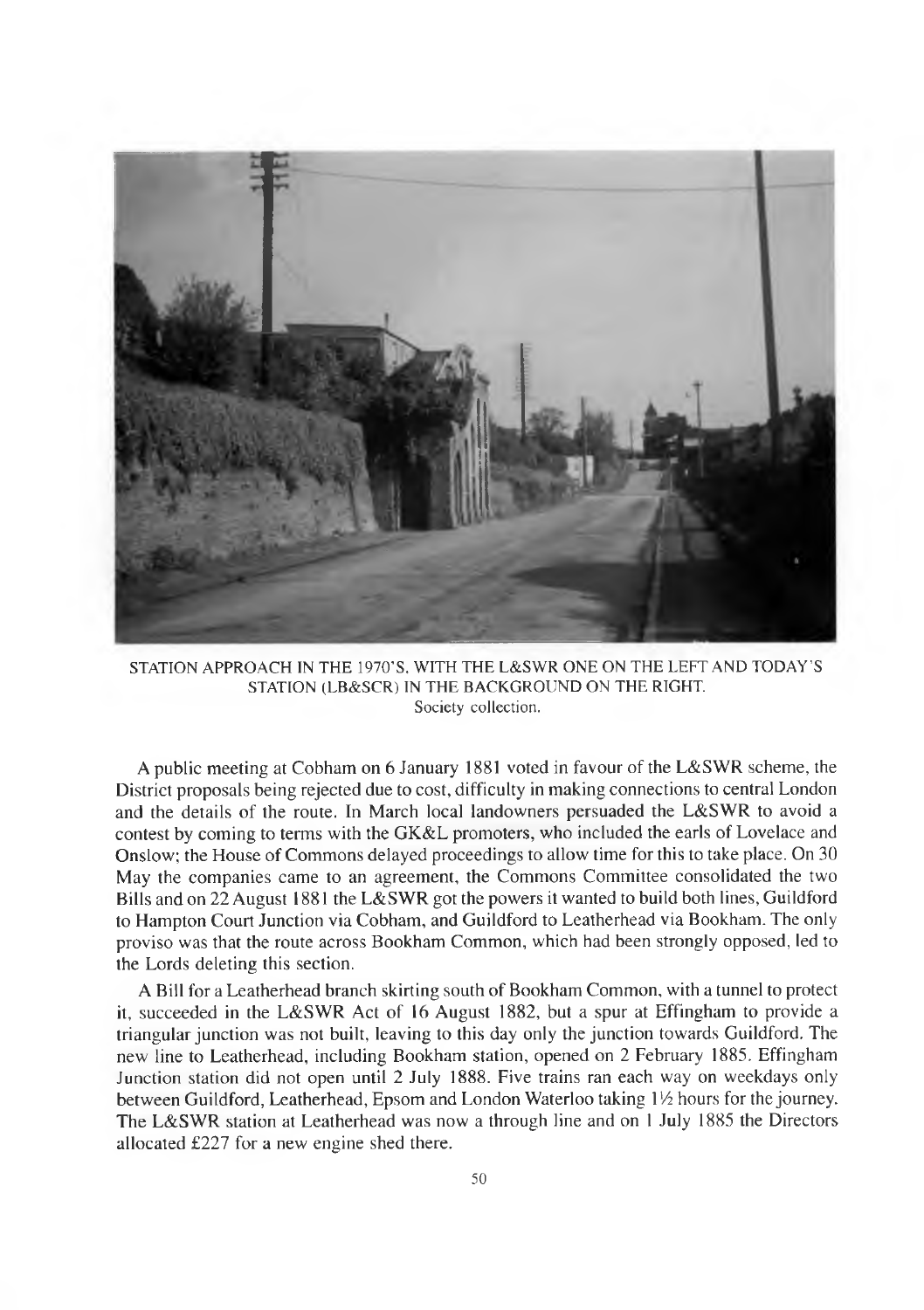#### **Leatherhead Station in the 20th Century**

Little change in railway terms took place around Leatherhead for the next 30 years until the grouping in 1923 when the Southern Railway incorporated both the L&SWR and the LB&SCR. The Southern altered the layout at Leatherhead by providing a new bridge over Station Road, south of the LB&SCR station. This gave a connection with the L&SWR line enabling both to use the LB&SCR station. Thus the L&SWR station became redundant and finally closed on 10 July 1927. For some time afterwards the lines through the redundant station were used for carriage stabling, but in due course the track was lifted.

The Southern policy of electrification, uniquely in Britain opting for the third rail system rather than overhead wires, was applied to the Leatherhead area in 1925. The lines from Epsom to Dorking via Leatherhead, and from Leatherhead to Guildford via Bookham and Effingham Junction were both converted, opening on 12 July that year. The line onwards from Dorking to Horsham was not converted until 1938.

The only new line constructed in Surrey by the Southern was a commuter line from a point south of Motspur Park through Tolworth towards Leatherhead. It opened as far as Chessington



LEATHERHEAD STATION TODAY: A RECENT PHOTOGRAPH SHOWING ITS LB&SCR FEATURES. Society collection.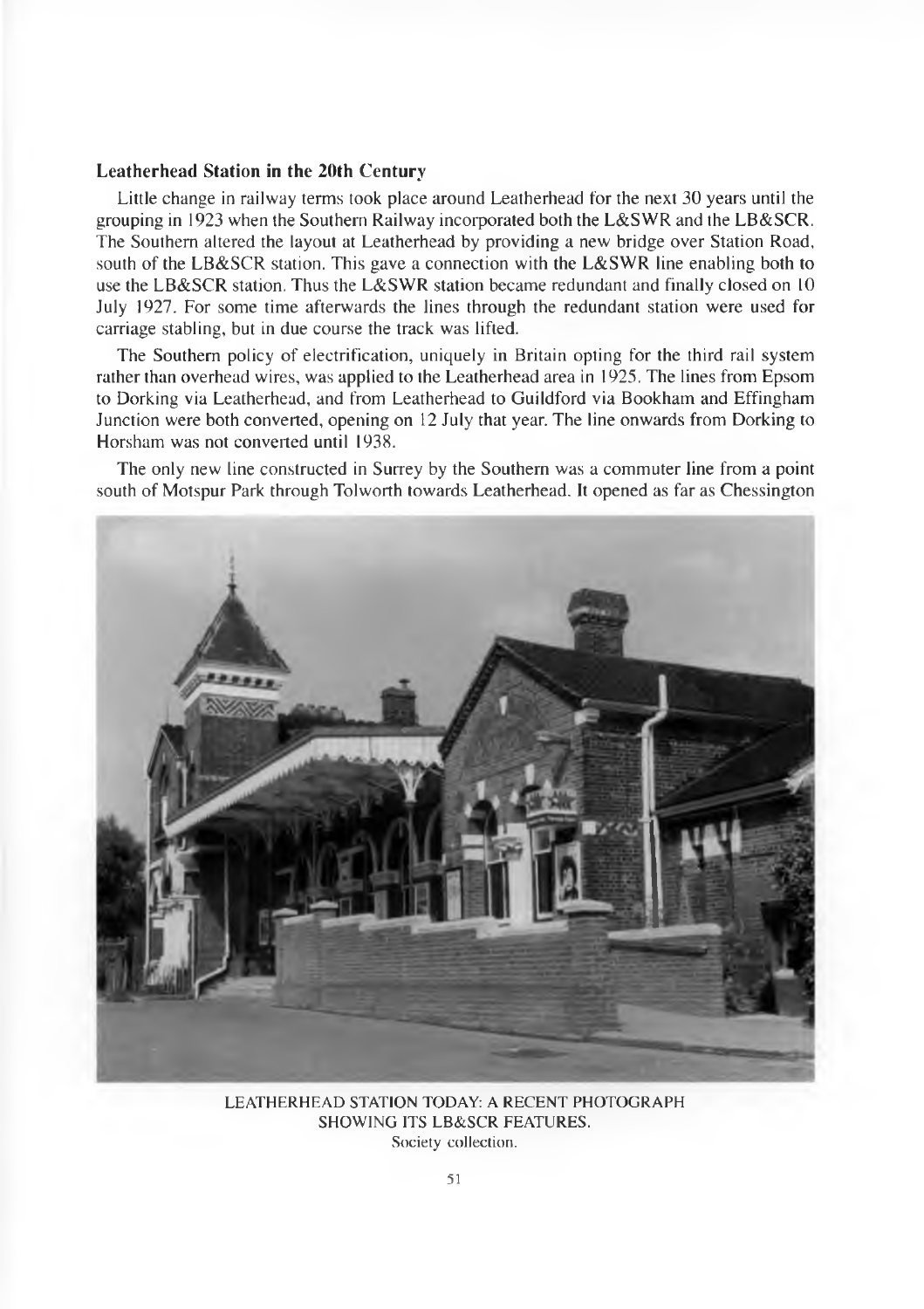South in May 1939 but the completion of the line to Leatherhead was halted by the onset of hostilities and the scheme was not re-instated after the war.

In 1947 the Transport Act nationalised all the main line railways in the country, Leatherhead becoming part of Southern Region. The main changes locally were the introduction in the mid-1970's of modem colour light signalling systems leading to the closure of the Leatherhead box with control of all signals coming from Wimbledon. During December 1971 and January 1972 the old L&SWR station of yellow stock brick construction was demolished and the site cleared.

In 1998 we have come full circle. We started with two competing rail companies in Leatherhead and once again have two, South West Trains and Connex, with the added complication of Railtrack owning and maintaining the line. There are few visible remains now of two of Leatherhead's early railway stations, merely several railway houses on the Kingston Road, with more in Randalls Road, together with the retaining wall and the foot of the entrance steps to the L&SWR station in Station Road. Fortunately the remaining station still retains many of the physical characteristics of its early LB&SCR days.

#### **NOTES**

The following sources have been most useful in writing this chapter. E. W. J. Crawforth, 'The Railway comes to Leatherhead' *Procs LDLHS, 4(10),* 1986, p. 266; D. St John Thomas & P. Whitehouse, *SR150 A century and a half of the Southern Railway* (1988); J. W. Turner, *The* London, Brighton & South Coast Railway (1978); H. P. White, *A Regional History of the Railways o f Great Britain, 2: Southern England* (1969); R. A. Williams, The London & South Western Railway, 2 (1973).

#### **Acknowledgements**

The writer warmly acknowledges the comments and advice given by Dr. Derek Renn, President of the LDLHS, also the loan of his records on the demolition of the L&SWR station.